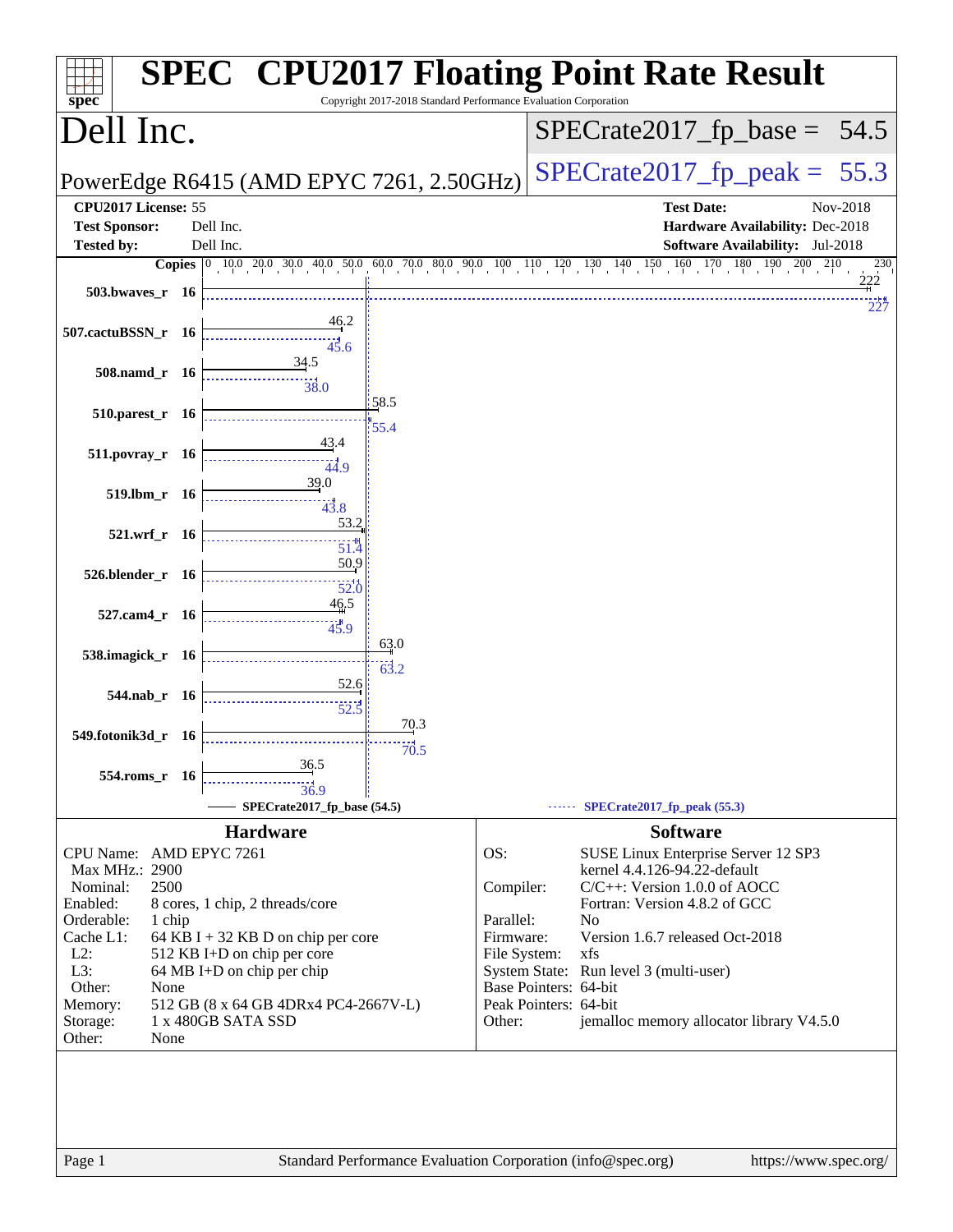| TTT T<br>$spec^*$                                                                                                                                                             |                                                                            |                |              |                |              | <b>SPEC CPU2017 Floating Point Rate Result</b><br>Copyright 2017-2018 Standard Performance Evaluation Corporation |              |               |                                |              |                                 |              |                       |              |
|-------------------------------------------------------------------------------------------------------------------------------------------------------------------------------|----------------------------------------------------------------------------|----------------|--------------|----------------|--------------|-------------------------------------------------------------------------------------------------------------------|--------------|---------------|--------------------------------|--------------|---------------------------------|--------------|-----------------------|--------------|
| Dell Inc.                                                                                                                                                                     |                                                                            |                |              |                |              |                                                                                                                   |              |               | $SPECTate2017_fp\_base = 54.5$ |              |                                 |              |                       |              |
|                                                                                                                                                                               | $SPECrate2017_fp\_peak = 55.3$<br>PowerEdge R6415 (AMD EPYC 7261, 2.50GHz) |                |              |                |              |                                                                                                                   |              |               |                                |              |                                 |              |                       |              |
| CPU2017 License: 55                                                                                                                                                           |                                                                            |                |              |                |              |                                                                                                                   |              |               |                                |              | <b>Test Date:</b>               |              | Nov-2018              |              |
| <b>Test Sponsor:</b>                                                                                                                                                          | Dell Inc.                                                                  |                |              |                |              |                                                                                                                   |              |               |                                |              | Hardware Availability: Dec-2018 |              |                       |              |
| <b>Tested by:</b>                                                                                                                                                             | Dell Inc.                                                                  |                |              |                |              |                                                                                                                   |              |               |                                |              | Software Availability: Jul-2018 |              |                       |              |
|                                                                                                                                                                               |                                                                            |                |              |                |              | <b>Results Table</b>                                                                                              |              |               |                                |              |                                 |              |                       |              |
|                                                                                                                                                                               |                                                                            |                |              | <b>Base</b>    |              |                                                                                                                   |              |               |                                |              | <b>Peak</b>                     |              |                       |              |
| <b>Benchmark</b>                                                                                                                                                              | <b>Copies</b>                                                              | <b>Seconds</b> | Ratio        | <b>Seconds</b> | Ratio        | <b>Seconds</b>                                                                                                    | Ratio        | <b>Copies</b> | <b>Seconds</b>                 | <b>Ratio</b> | <b>Seconds</b>                  | <b>Ratio</b> | <b>Seconds</b>        | <b>Ratio</b> |
| 503.bwaves_r                                                                                                                                                                  | 16                                                                         | 725            | 221          | <u>721</u>     | 222          | 721                                                                                                               | 223          | 16            | 712                            | 225          | 705                             | 228          | 706                   | 227          |
| 507.cactuBSSN_r                                                                                                                                                               | 16                                                                         | 439            | 46.2         | 439            | 46.2         | 437                                                                                                               | 46.4         | 16            | 444                            | 45.6         | 446                             | 45.4         | 444                   | 45.6         |
| 508.namd_r                                                                                                                                                                    | 16                                                                         | 441            | 34.5         | 441            | 34.5         | 441                                                                                                               | 34.4         | 16            | 400                            | 38.0         | 400                             | 38.0         | 400                   | 38.0         |
| 510.parest_r                                                                                                                                                                  | 16                                                                         | <u>716</u>     | 58.5         | 716            | 58.5         | 716                                                                                                               | 58.5         | 16            | 755                            | 55.4         | 749                             | 55.9         | 756                   | 55.4         |
| $511.povray_r$                                                                                                                                                                | 16                                                                         | 861            | 43.4         | 862            | 43.4         | 863                                                                                                               | 43.3         | 16            | 830                            | 45.0         | 835                             | 44.7         | 833                   | 44.9         |
| 519.1bm_r                                                                                                                                                                     | 16                                                                         | 434            | 38.9         | 433            | 39.0         | 431                                                                                                               | 39.2         | 16            | 389                            | 43.3         | 385                             | 43.8         | 384                   | 43.9         |
| $521.wrf_r$                                                                                                                                                                   | 16                                                                         | 674            | 53.2         | 666            | 53.8         | 676                                                                                                               | 53.0         | 16            | 698                            | 51.4         | 704                             | 50.9         | 687                   | 52.2         |
| 526.blender_r                                                                                                                                                                 | 16                                                                         | 480            | 50.8         | <u>479</u>     | <u>50.9</u>  | 478                                                                                                               | 51.0<br>45.5 | 16            | 484                            | 50.3         | 469                             | 52.0         | 469                   | 52.0         |
| 527.cam4_r                                                                                                                                                                    | 16                                                                         | 602            | 46.5         | 591            | 47.4         | 615                                                                                                               |              | 16            | 614                            | 45.6         | 609                             | 45.9         | 603                   | 46.4         |
| 538.imagick_r<br>544.nab_r                                                                                                                                                    | 16<br>16                                                                   | 631<br>510     | 63.0<br>52.8 | 632<br>512     | 63.0<br>52.6 | 636<br>513                                                                                                        | 62.6<br>52.5 | 16<br>16      | 630<br>511                     | 63.2<br>52.7 | 630<br>513                      | 63.2<br>52.5 | 630<br>514            | 63.2<br>52.4 |
| 549.fotonik3d_r                                                                                                                                                               | 16                                                                         | 886            | 70.4         | 887            | 70.3         | 886                                                                                                               | 70.3         | 16            | 884                            | 70.5         | 886                             | 70.4         | 884                   | 70.5         |
| 554.roms_r                                                                                                                                                                    | 16                                                                         | 697            | 36.5         | 697            | 36.5         | 693                                                                                                               | 36.7         | 16            | 689                            | <u>36.9</u>  | 691                             | 36.8         | 688                   | 37.0         |
| $SPECrate2017_fp\_base =$                                                                                                                                                     |                                                                            |                | 54.5         |                |              |                                                                                                                   |              |               |                                |              |                                 |              |                       |              |
| $SPECrate2017_fp\_peak =$                                                                                                                                                     |                                                                            |                | 55.3         |                |              |                                                                                                                   |              |               |                                |              |                                 |              |                       |              |
|                                                                                                                                                                               |                                                                            |                |              |                |              | Results appear in the order in which they were run. Bold underlined text indicates a median measurement.          |              |               |                                |              |                                 |              |                       |              |
| <b>Compiler Notes</b><br>The AMD64 AOCC Compiler Suite is available at<br>http://developer.amd.com/amd-aocc/                                                                  |                                                                            |                |              |                |              |                                                                                                                   |              |               |                                |              |                                 |              |                       |              |
| The AOCC Gold Linker plugin was installed and used for the link stage                                                                                                         |                                                                            |                |              |                |              |                                                                                                                   |              |               |                                |              |                                 |              |                       |              |
| The AOCC Fortran Plugin version 1.0 was used to leverage AOCC optimizers<br>with gfortran. It is available here:<br>http://developer.amd.com/amd-aocc/                        |                                                                            |                |              |                |              |                                                                                                                   |              |               |                                |              |                                 |              |                       |              |
|                                                                                                                                                                               |                                                                            |                |              |                |              | <b>Submit Notes</b>                                                                                               |              |               |                                |              |                                 |              |                       |              |
| The config file option 'submit' was used.<br>'numactl' was used to bind copies to the cores.<br>See the configuration file for details.                                       |                                                                            |                |              |                |              |                                                                                                                   |              |               |                                |              |                                 |              |                       |              |
| <b>Operating System Notes</b><br>'ulimit -s unlimited' was used to set environment stack size<br>'ulimit -1 2097152' was used to set environment locked pages in memory limit |                                                                            |                |              |                |              |                                                                                                                   |              |               |                                |              |                                 |              |                       |              |
| runspec command invoked through numactl i.e.:<br>numactl --interleave=all runspec <etc></etc>                                                                                 |                                                                            |                |              |                |              |                                                                                                                   |              |               |                                |              |                                 |              |                       |              |
|                                                                                                                                                                               | (Continued on next page)                                                   |                |              |                |              |                                                                                                                   |              |               |                                |              |                                 |              |                       |              |
| Page 2                                                                                                                                                                        |                                                                            |                |              |                |              | Standard Performance Evaluation Corporation (info@spec.org)                                                       |              |               |                                |              |                                 |              | https://www.spec.org/ |              |
|                                                                                                                                                                               |                                                                            |                |              |                |              |                                                                                                                   |              |               |                                |              |                                 |              |                       |              |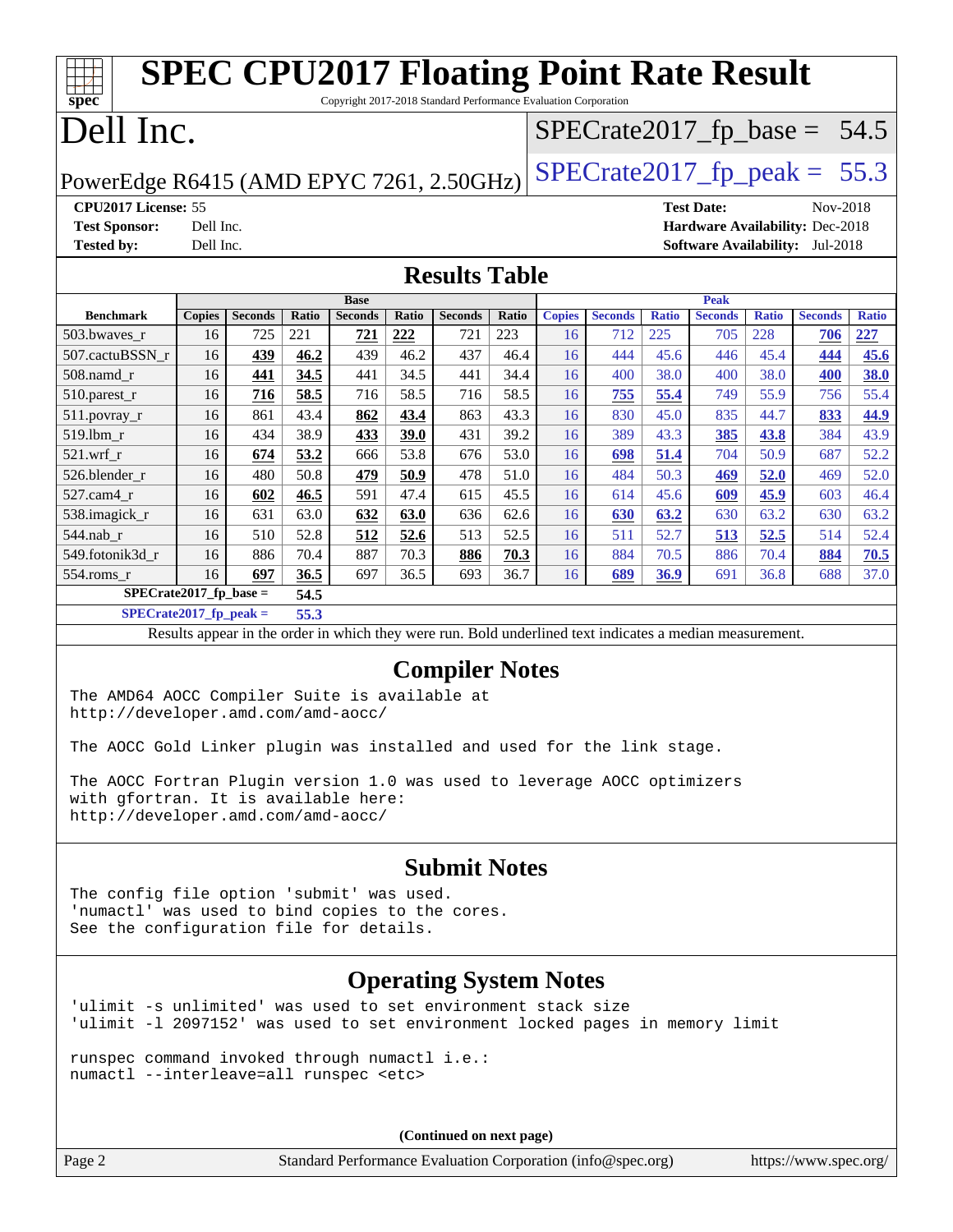# **[spec](http://www.spec.org/)**

# **[SPEC CPU2017 Floating Point Rate Result](http://www.spec.org/auto/cpu2017/Docs/result-fields.html#SPECCPU2017FloatingPointRateResult)**

Copyright 2017-2018 Standard Performance Evaluation Corporation

### Dell Inc.

 $SPECrate2017_fp\_base = 54.5$ 

PowerEdge R6415 (AMD EPYC 7261, 2.50GHz) SPECrate  $2017$  fp peak = 55.3

**[CPU2017 License:](http://www.spec.org/auto/cpu2017/Docs/result-fields.html#CPU2017License)** 55 **[Test Date:](http://www.spec.org/auto/cpu2017/Docs/result-fields.html#TestDate)** Nov-2018 **[Test Sponsor:](http://www.spec.org/auto/cpu2017/Docs/result-fields.html#TestSponsor)** Dell Inc. **[Hardware Availability:](http://www.spec.org/auto/cpu2017/Docs/result-fields.html#HardwareAvailability)** Dec-2018 **[Tested by:](http://www.spec.org/auto/cpu2017/Docs/result-fields.html#Testedby)** Dell Inc. **[Software Availability:](http://www.spec.org/auto/cpu2017/Docs/result-fields.html#SoftwareAvailability)** Jul-2018

### **[Operating System Notes \(Continued\)](http://www.spec.org/auto/cpu2017/Docs/result-fields.html#OperatingSystemNotes)**

Set dirty\_ratio=8 to limit dirty cache to 8% of memory Set swappiness=1 to swap only if necessary Set zone\_reclaim\_mode=1 to free local node memory and avoid remote memory sync then drop\_caches=3 to reset caches before invoking runcpu

dirty\_ratio, swappiness, zone\_reclaim\_mode and drop\_caches were all set using privileged echo (e.g. echo 1 > /proc/sys/vm/swappiness).

Transparent huge pages were enabled for this run (OS default)

### **[General Notes](http://www.spec.org/auto/cpu2017/Docs/result-fields.html#GeneralNotes)**

Environment variables set by runcpu before the start of the run: LD\_LIBRARY\_PATH = "/home/cpu2017-1.0.5/amd1704-rate-libs-revD/64;/home/cpu2017-1.0.5/amd1704-rate-libs-revD/32:" MALLOC\_CONF = "lg\_chunk:28"

Binaries were compiled on a system with 2x AMD EPYC 7601 CPU + 512GB Memory using RHEL 7.4 NA: The test sponsor attests, as of date of publication, that CVE-2017-5754 (Meltdown) is mitigated in the system as tested and documented. Yes: The test sponsor attests, as of date of publication, that CVE-2017-5753 (Spectre variant 1) is mitigated in the system as tested and documented. Yes: The test sponsor attests, as of date of publication, that CVE-2017-5715 (Spectre variant 2) is mitigated in the system as tested and documented.

jemalloc: configured and built with GCC v4.8.5 in RHEL v7.2 under default conditions. jemalloc: sources available from jemalloc.net or <https://github.com/jemalloc/jemalloc/releases> jemalloc uses environment variable MALLOC\_CONF with values narenas and lg\_chunk: narenas: sets the maximum number of arenas to use for automatic multiplexing of threads and arenas. lg chunk: set the virtual memory chunk size (log base 2). For example, lg\_chunk:21 sets the default chunk size to 2^21 = 2MiB.

### **[Platform Notes](http://www.spec.org/auto/cpu2017/Docs/result-fields.html#PlatformNotes)**

 BIOS settings: Memory Interleaving set to Channel Interleaving Virtualization Technology disabled System Profile set to Custom CPU Power Management set to Maximum Performance Memory Frequency set to Maximum Performance

**(Continued on next page)**

| Page 3 | Standard Performance Evaluation Corporation (info@spec.org) | https://www.spec.org/ |
|--------|-------------------------------------------------------------|-----------------------|
|--------|-------------------------------------------------------------|-----------------------|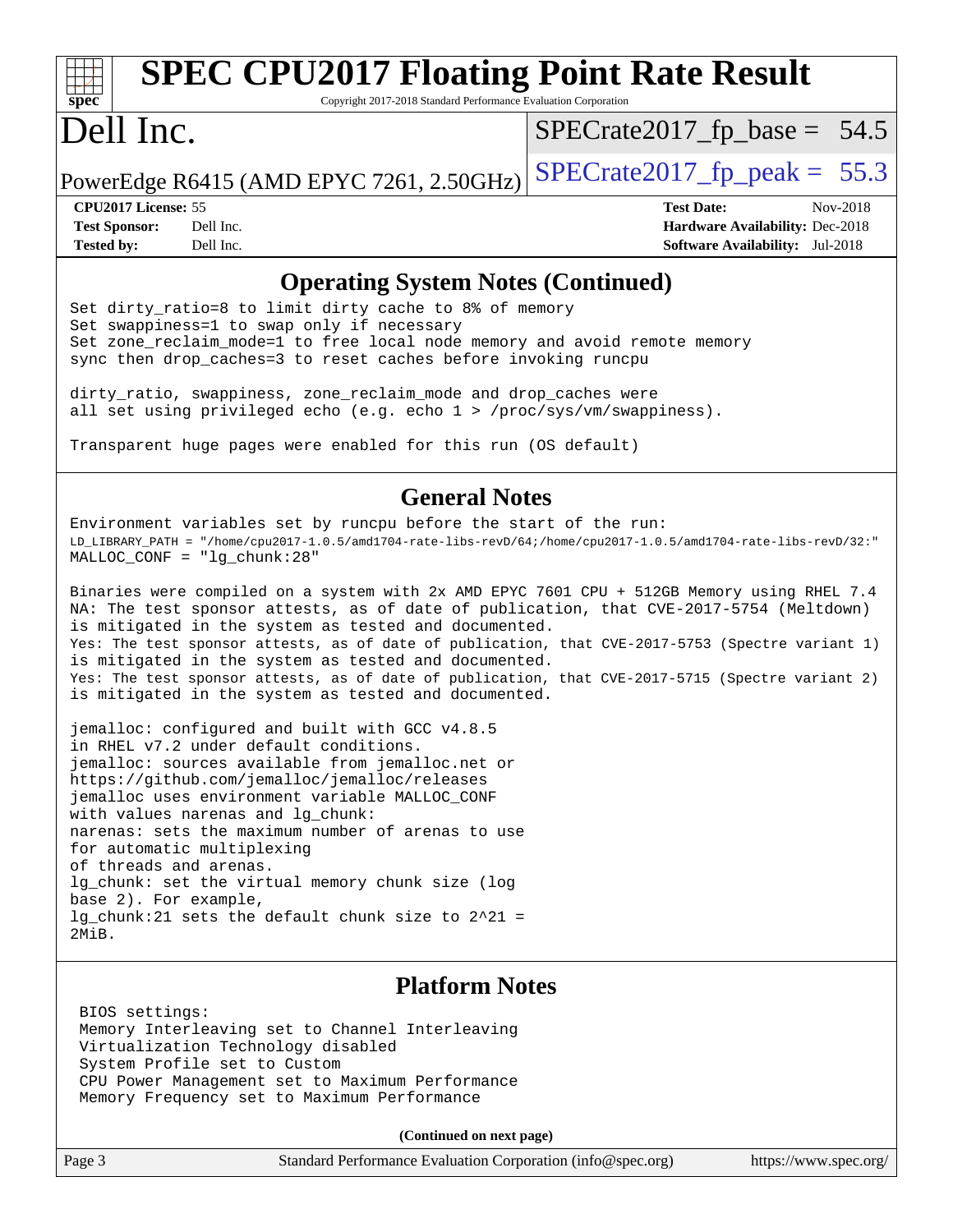| <b>SPEC CPU2017 Floating Point Rate Result</b><br>$spec^*$<br>Copyright 2017-2018 Standard Performance Evaluation Corporation                                                                                                                                                                                                                                                                                                                       |                                                                                                                                                                                                                                         |                                                                                                                                                             |  |  |  |  |
|-----------------------------------------------------------------------------------------------------------------------------------------------------------------------------------------------------------------------------------------------------------------------------------------------------------------------------------------------------------------------------------------------------------------------------------------------------|-----------------------------------------------------------------------------------------------------------------------------------------------------------------------------------------------------------------------------------------|-------------------------------------------------------------------------------------------------------------------------------------------------------------|--|--|--|--|
| Dell Inc.                                                                                                                                                                                                                                                                                                                                                                                                                                           |                                                                                                                                                                                                                                         | $SPECrate2017_fp\_base = 54.5$                                                                                                                              |  |  |  |  |
| PowerEdge R6415 (AMD EPYC 7261, 2.50GHz)                                                                                                                                                                                                                                                                                                                                                                                                            |                                                                                                                                                                                                                                         | $SPECrate2017_fp\_peak = 55.3$                                                                                                                              |  |  |  |  |
| CPU2017 License: 55<br><b>Test Sponsor:</b><br>Dell Inc.<br><b>Tested by:</b><br>Dell Inc.                                                                                                                                                                                                                                                                                                                                                          |                                                                                                                                                                                                                                         | <b>Test Date:</b><br>Nov-2018<br><b>Hardware Availability: Dec-2018</b><br><b>Software Availability:</b> Jul-2018                                           |  |  |  |  |
| <b>Platform Notes (Continued)</b>                                                                                                                                                                                                                                                                                                                                                                                                                   |                                                                                                                                                                                                                                         |                                                                                                                                                             |  |  |  |  |
| Turbo Boost enabled<br>C States set to Autonomous<br>Memory Patrol Scrub disabled<br>Memory Refresh Rate set to 1x<br>PCI ASPM L1 Link Power Management disabled<br>Determinism Slider set to Power Determinism<br>Sysinfo program /home/cpu2017-1.0.5/bin/sysinfo<br>Rev: r5974 of 2018-05-19 9bcde8f2999c33d61f64985e45859ea9<br>running on linux-j270 Fri Nov 16 00:07:17 2018<br>SUT (System Under Test) info as seen by some common utilities. |                                                                                                                                                                                                                                         |                                                                                                                                                             |  |  |  |  |
| For more information on this section, see<br>https://www.spec.org/cpu2017/Docs/config.html#sysinfo                                                                                                                                                                                                                                                                                                                                                  |                                                                                                                                                                                                                                         |                                                                                                                                                             |  |  |  |  |
| From /proc/cpuinfo<br>model name: AMD EPYC 7261 8-Core Processor<br>"physical id"s (chips)<br>ı.<br>16 "processors"<br>cpu cores : 8<br>siblings : 16<br>physical 0: cores 0 8 12 16 20 24 28                                                                                                                                                                                                                                                       |                                                                                                                                                                                                                                         | cores, siblings (Caution: counting these is hw and system dependent. The following<br>excerpts from /proc/cpuinfo might not be reliable. Use with caution.) |  |  |  |  |
| From 1scpu:<br>Architecture:<br>$CPU$ op-mode( $s$ ):<br>Byte Order:<br>CPU(s):<br>On-line CPU(s) list:<br>Thread(s) per core:<br>Core(s) per socket:<br>Socket(s):<br>NUMA $node(s)$ :<br>Vendor ID:<br>CPU family:<br>Model:<br>Model name:<br>Stepping:<br>CPU MHz:<br>BogoMIPS:<br>Virtualization:<br>Lld cache:<br>Lli cache:<br>L2 cache:<br>L3 cache:<br>NUMA $node0$ $CPU(s)$ :                                                             | x86 64<br>$32$ -bit, $64$ -bit<br>Little Endian<br>16<br>$0 - 15$<br>2<br>8<br>1<br>4<br>AuthenticAMD<br>23<br>1<br>AMD EPYC 7261 8-Core Processor<br>2<br>2495.291<br>4990.58<br>$AMD-V$<br>32K<br>64K<br>512K<br>8192K<br>0, 4, 8, 12 |                                                                                                                                                             |  |  |  |  |
| (Continued on next page)                                                                                                                                                                                                                                                                                                                                                                                                                            |                                                                                                                                                                                                                                         |                                                                                                                                                             |  |  |  |  |
| Page 4                                                                                                                                                                                                                                                                                                                                                                                                                                              | Standard Performance Evaluation Corporation (info@spec.org)                                                                                                                                                                             | https://www.spec.org/                                                                                                                                       |  |  |  |  |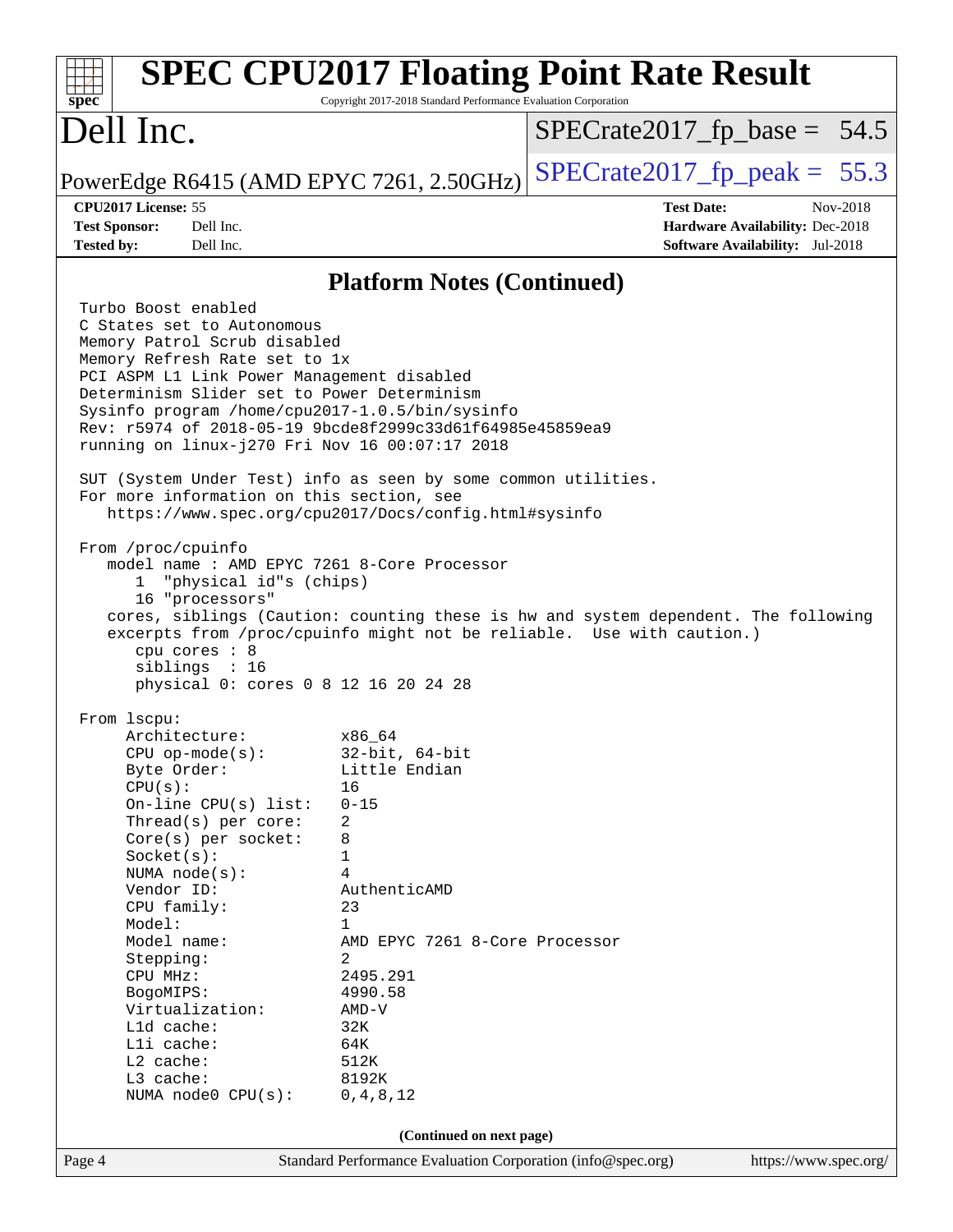| <b>SPEC CPU2017 Floating Point Rate Result</b><br>Copyright 2017-2018 Standard Performance Evaluation Corporation<br>spec <sup>®</sup>                                                                                                                                                                                                                                                                                                                                                                                                                                                                                                                                                                                                                                                                                                                                                                                                                                                                                                                                                                                                                                                                                                                                                                                                                                                                                                                                                                                                                                                                                                                                                                                                                               |                                                                  |
|----------------------------------------------------------------------------------------------------------------------------------------------------------------------------------------------------------------------------------------------------------------------------------------------------------------------------------------------------------------------------------------------------------------------------------------------------------------------------------------------------------------------------------------------------------------------------------------------------------------------------------------------------------------------------------------------------------------------------------------------------------------------------------------------------------------------------------------------------------------------------------------------------------------------------------------------------------------------------------------------------------------------------------------------------------------------------------------------------------------------------------------------------------------------------------------------------------------------------------------------------------------------------------------------------------------------------------------------------------------------------------------------------------------------------------------------------------------------------------------------------------------------------------------------------------------------------------------------------------------------------------------------------------------------------------------------------------------------------------------------------------------------|------------------------------------------------------------------|
| Dell Inc.                                                                                                                                                                                                                                                                                                                                                                                                                                                                                                                                                                                                                                                                                                                                                                                                                                                                                                                                                                                                                                                                                                                                                                                                                                                                                                                                                                                                                                                                                                                                                                                                                                                                                                                                                            | $SPECrate2017_fp\_base = 54.5$                                   |
| PowerEdge R6415 (AMD EPYC 7261, 2.50GHz)                                                                                                                                                                                                                                                                                                                                                                                                                                                                                                                                                                                                                                                                                                                                                                                                                                                                                                                                                                                                                                                                                                                                                                                                                                                                                                                                                                                                                                                                                                                                                                                                                                                                                                                             | $SPECrate2017_fp\_peak = 55.3$                                   |
| CPU2017 License: 55<br><b>Test Sponsor:</b><br>Dell Inc.                                                                                                                                                                                                                                                                                                                                                                                                                                                                                                                                                                                                                                                                                                                                                                                                                                                                                                                                                                                                                                                                                                                                                                                                                                                                                                                                                                                                                                                                                                                                                                                                                                                                                                             | <b>Test Date:</b><br>Nov-2018<br>Hardware Availability: Dec-2018 |
| <b>Tested by:</b><br>Dell Inc.                                                                                                                                                                                                                                                                                                                                                                                                                                                                                                                                                                                                                                                                                                                                                                                                                                                                                                                                                                                                                                                                                                                                                                                                                                                                                                                                                                                                                                                                                                                                                                                                                                                                                                                                       | <b>Software Availability:</b> Jul-2018                           |
| <b>Platform Notes (Continued)</b>                                                                                                                                                                                                                                                                                                                                                                                                                                                                                                                                                                                                                                                                                                                                                                                                                                                                                                                                                                                                                                                                                                                                                                                                                                                                                                                                                                                                                                                                                                                                                                                                                                                                                                                                    |                                                                  |
| NUMA nodel CPU(s):<br>1, 5, 9, 13<br>NUMA node2 CPU(s):<br>2,6,10,14<br>NUMA $node3$ $CPU(s)$ :<br>3, 7, 11, 15<br>Flagg:<br>pat pse36 clflush mmx fxsr sse sse2 ht syscall nx mmxext fxsr_opt pdpe1gb rdtscp lm<br>constant_tsc rep_good nopl nonstop_tsc extd_apicid amd_dcm aperfmperf eagerfpu pni<br>pclmulqdq monitor ssse3 fma cx16 sse4_1 sse4_2 movbe popcnt aes xsave avx f16c<br>rdrand lahf_lm cmp_legacy svm extapic cr8_legacy abm sse4a misalignsse 3dnowprefetch<br>osvw skinit wdt tce topoext perfctr_core perfctr_nb bpext perfctr_12 mwaitx arat cpb<br>hw_pstate retpoline retpoline_amd npt lbrv svm_lock nrip_save tsc_scale vmcb_clean<br>flushbyasid decodeassists pausefilter pfthreshold vmmcall avic fsgsbase bmil avx2<br>smep bmi2 rdseed adx smap clflushopt sha_ni xsaveopt xsavec xgetbvl clzero irperf<br>ibpb overflow_recov succor smca<br>/proc/cpuinfo cache data<br>cache size $: 512$ KB<br>From numactl --hardware WARNING: a numactl 'node' might or might not correspond to a<br>physical chip.<br>$available: 4 nodes (0-3)$<br>node 0 cpus: 0 4 8 12<br>node 0 size: 128621 MB<br>node 0 free: 128461 MB<br>node 1 cpus: 1 5 9 13<br>node 1 size: 129018 MB<br>node 1 free: 128885 MB<br>node 2 cpus: 2 6 10 14<br>node 2 size: 129018 MB<br>node 2 free: 128866 MB<br>node 3 cpus: 3 7 11 15<br>node 3 size: 129017 MB<br>node 3 free: 128870 MB<br>node distances:<br>2<br>node<br>$\overline{0}$<br>$\mathbf{1}$<br>3<br>10<br>16<br>16<br>0:<br>16<br>1:<br>16<br>10 16<br>16<br>2:<br>16<br>16<br>10<br>16<br>3:<br>16<br>16<br>16<br>10<br>From /proc/meminfo<br>MemTotal:<br>528052476 kB<br>HugePages_Total:<br>0<br>Hugepagesize:<br>2048 kB<br>/usr/bin/lsb_release -d<br>SUSE Linux Enterprise Server 12 SP3 | fpu vme de pse tsc msr pae mce cx8 apic sep mtrr pge mca cmov    |
| (Continued on next page)                                                                                                                                                                                                                                                                                                                                                                                                                                                                                                                                                                                                                                                                                                                                                                                                                                                                                                                                                                                                                                                                                                                                                                                                                                                                                                                                                                                                                                                                                                                                                                                                                                                                                                                                             |                                                                  |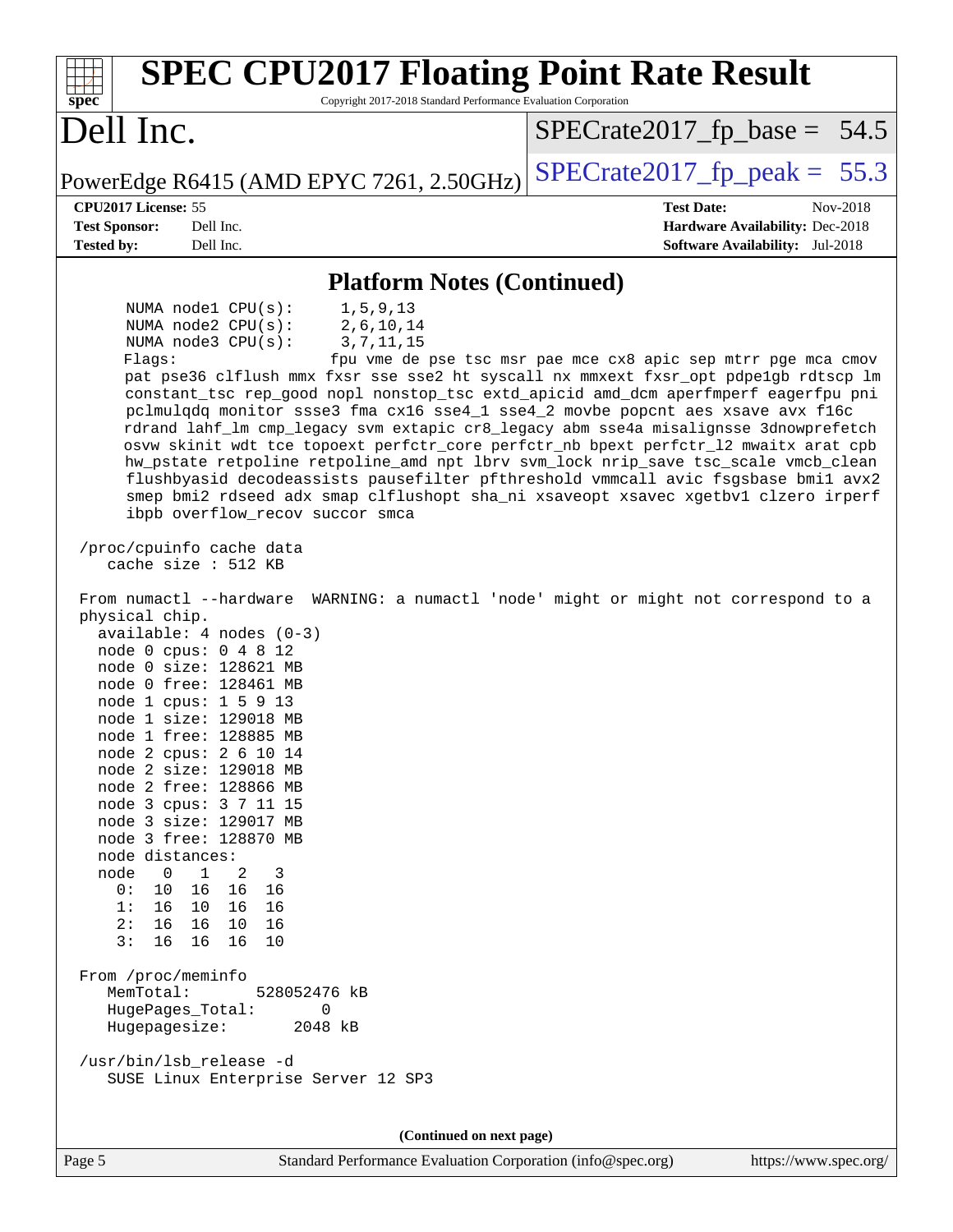| <b>SPEC CPU2017 Floating Point Rate Result</b><br>Copyright 2017-2018 Standard Performance Evaluation Corporation<br>$s\overline{p}\overline{e}\overline{c}$                                                                                                                                                                                                                                                                                                                                                                                                                                                                                                                                                                                                                                                                                                                                                                                                                                                                                                                                                                                                                                                                                                                                                                                                                                                                                                                                                                                                                                                              |                                                                                                                   |
|---------------------------------------------------------------------------------------------------------------------------------------------------------------------------------------------------------------------------------------------------------------------------------------------------------------------------------------------------------------------------------------------------------------------------------------------------------------------------------------------------------------------------------------------------------------------------------------------------------------------------------------------------------------------------------------------------------------------------------------------------------------------------------------------------------------------------------------------------------------------------------------------------------------------------------------------------------------------------------------------------------------------------------------------------------------------------------------------------------------------------------------------------------------------------------------------------------------------------------------------------------------------------------------------------------------------------------------------------------------------------------------------------------------------------------------------------------------------------------------------------------------------------------------------------------------------------------------------------------------------------|-------------------------------------------------------------------------------------------------------------------|
| Dell Inc.                                                                                                                                                                                                                                                                                                                                                                                                                                                                                                                                                                                                                                                                                                                                                                                                                                                                                                                                                                                                                                                                                                                                                                                                                                                                                                                                                                                                                                                                                                                                                                                                                 | $SPECrate2017_fp\_base = 54.5$                                                                                    |
| PowerEdge R6415 (AMD EPYC 7261, 2.50GHz)                                                                                                                                                                                                                                                                                                                                                                                                                                                                                                                                                                                                                                                                                                                                                                                                                                                                                                                                                                                                                                                                                                                                                                                                                                                                                                                                                                                                                                                                                                                                                                                  | $SPECTate2017_fp\_peak = 55.3$                                                                                    |
| CPU2017 License: 55<br><b>Test Sponsor:</b><br>Dell Inc.<br>Dell Inc.<br><b>Tested by:</b>                                                                                                                                                                                                                                                                                                                                                                                                                                                                                                                                                                                                                                                                                                                                                                                                                                                                                                                                                                                                                                                                                                                                                                                                                                                                                                                                                                                                                                                                                                                                | <b>Test Date:</b><br>Nov-2018<br><b>Hardware Availability: Dec-2018</b><br><b>Software Availability:</b> Jul-2018 |
| <b>Platform Notes (Continued)</b>                                                                                                                                                                                                                                                                                                                                                                                                                                                                                                                                                                                                                                                                                                                                                                                                                                                                                                                                                                                                                                                                                                                                                                                                                                                                                                                                                                                                                                                                                                                                                                                         |                                                                                                                   |
| From /etc/*release* /etc/*version*<br>SuSE-release:<br>SUSE Linux Enterprise Server 12 (x86_64)<br>$VERSION = 12$<br>$PATCHLEVEL = 3$<br># This file is deprecated and will be removed in a future service pack or release.<br># Please check /etc/os-release for details about this release.<br>os-release:<br>NAME="SLES"<br>VERSION="12-SP3"<br>VERSION ID="12.3"<br>PRETTY_NAME="SUSE Linux Enterprise Server 12 SP3"<br>ID="sles"<br>$ANSI$ _COLOR=" $0:32$ "<br>$CPE\_NAME = "cpe://o:suse: sles:12:sp3"$<br>uname $-a$ :<br>Linux linux-j270 4.4.126-94.22-default #1 SMP Wed Apr 11 07:45:03 UTC 2018 (9649989)<br>x86_64 x86_64 x86_64 GNU/Linux<br>Kernel self-reported vulnerability status:<br>CVE-2017-5754 (Meltdown):<br>Not affected<br>CVE-2017-5753 (Spectre variant 1): Mitigation: __user pointer sanitization<br>CVE-2017-5715 (Spectre variant 2): Mitigation: Full AMD retpoline + IBPB<br>run-level 3 Nov 15 15:10<br>SPEC is set to: /home/cpu2017-1.0.5<br>Filesystem<br>Type Size Used Avail Use% Mounted on<br>/dev/sda4<br>xfs<br>405G<br>16G 389G<br>4% /home<br>Additional information from dmidecode follows. WARNING: Use caution when you interpret<br>this section. The 'dmidecode' program reads system data which is "intended to allow<br>hardware to be accurately determined", but the intent may not be met, as there are<br>frequent changes to hardware, firmware, and the "DMTF SMBIOS" standard.<br>BIOS Dell Inc. 1.6.7 10/29/2018<br>Memory:<br>8x 80CE863280CE M386A8K40BM2-CTD 64 GB 4 rank 2666<br>8x Not Specified Not Specified<br>(End of data from sysinfo program) |                                                                                                                   |
|                                                                                                                                                                                                                                                                                                                                                                                                                                                                                                                                                                                                                                                                                                                                                                                                                                                                                                                                                                                                                                                                                                                                                                                                                                                                                                                                                                                                                                                                                                                                                                                                                           |                                                                                                                   |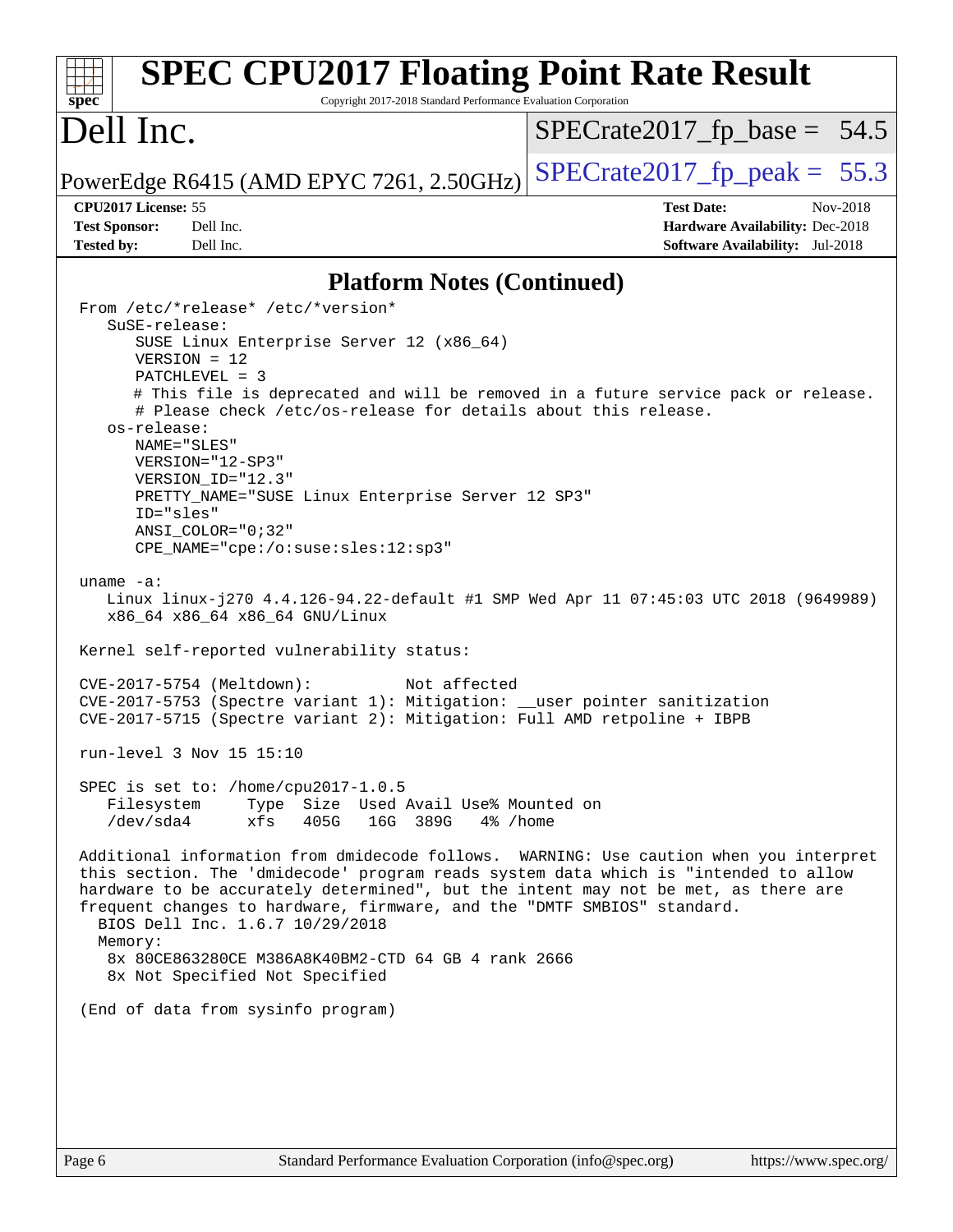| <b>SPEC CPU2017 Floating Point Rate Result</b><br>Copyright 2017-2018 Standard Performance Evaluation Corporation<br>$spec^*$                                                                                                                                                                                                                                                                                                  |                                                                                                     |
|--------------------------------------------------------------------------------------------------------------------------------------------------------------------------------------------------------------------------------------------------------------------------------------------------------------------------------------------------------------------------------------------------------------------------------|-----------------------------------------------------------------------------------------------------|
| Dell Inc.                                                                                                                                                                                                                                                                                                                                                                                                                      | $SPECrate2017_fp\_base = 54.5$                                                                      |
| PowerEdge R6415 (AMD EPYC 7261, 2.50GHz)                                                                                                                                                                                                                                                                                                                                                                                       | $SPECrate2017_fp\_peak = 55.3$                                                                      |
| CPU2017 License: 55<br><b>Test Sponsor:</b><br>Dell Inc.<br><b>Tested by:</b><br>Dell Inc.                                                                                                                                                                                                                                                                                                                                     | <b>Test Date:</b><br>Nov-2018<br>Hardware Availability: Dec-2018<br>Software Availability: Jul-2018 |
| <b>Compiler Version Notes</b>                                                                                                                                                                                                                                                                                                                                                                                                  |                                                                                                     |
| 519.1bm_r(base, peak) 538.imagick_r(base, peak) 544.nab_r(base, peak)                                                                                                                                                                                                                                                                                                                                                          |                                                                                                     |
| AOCC.LLVM.4.0.0.B35.2017_04_26 clang version 4.0.0 (CLANG:) (based on LLVM<br>AOCC.LLVM.4.0.0.B35.2017_04_26)<br>Target: x86_64-unknown-linux-gnu<br>Thread model: posix<br>InstalledDir: /root/work/compilers/AOCC-1.0-Compiler/bin                                                                                                                                                                                           |                                                                                                     |
| CXXC 508.namd_r(base, peak) 510.parest_r(base, peak)                                                                                                                                                                                                                                                                                                                                                                           |                                                                                                     |
| AOCC.LLVM.4.0.0.B35.2017_04_26 clang version 4.0.0 (CLANG:) (based on LLVM<br>AOCC.LLVM.4.0.0.B35.2017_04_26)<br>Target: x86_64-unknown-linux-gnu<br>Thread model: posix<br>InstalledDir: /root/work/compilers/AOCC-1.0-Compiler/bin                                                                                                                                                                                           |                                                                                                     |
| CC 511.povray_r(base, peak) 526.blender_r(base, peak)                                                                                                                                                                                                                                                                                                                                                                          |                                                                                                     |
| AOCC.LLVM.4.0.0.B35.2017_04_26 clang version 4.0.0 (CLANG:) (based on LLVM<br>AOCC.LLVM.4.0.0.B35.2017 04 26)<br>Target: x86_64-unknown-linux-gnu<br>Thread model: posix                                                                                                                                                                                                                                                       |                                                                                                     |
| InstalledDir: /root/work/compilers/AOCC-1.0-Compiler/bin<br>AOCC.LLVM.4.0.0.B35.2017_04_26 clang version 4.0.0 (CLANG:) (based on LLVM<br>AOCC.LLVM.4.0.0.B35.2017_04_26)<br>Target: x86_64-unknown-linux-gnu<br>Thread model: posix<br>InstalledDir: /root/work/compilers/AOCC-1.0-Compiler/bin                                                                                                                               |                                                                                                     |
| FC 507.cactuBSSN_r(base, peak)                                                                                                                                                                                                                                                                                                                                                                                                 |                                                                                                     |
| _________________________________<br>AOCC.LLVM.4.0.0.B35.2017_04_26 clang version 4.0.0 (CLANG:) (based on LLVM<br>AOCC.LLVM.4.0.0.B35.2017_04_26)<br>Target: x86_64-unknown-linux-gnu<br>Thread model: posix<br>InstalledDir: /root/work/compilers/AOCC-1.0-Compiler/bin<br>AOCC.LLVM.4.0.0.B35.2017_04_26 clang version 4.0.0 (CLANG:) (based on LLVM<br>AOCC.LLVM.4.0.0.B35.2017_04_26)<br>Target: x86_64-unknown-linux-gnu |                                                                                                     |
| Thread model: posix                                                                                                                                                                                                                                                                                                                                                                                                            |                                                                                                     |
| (Continued on next page)<br>Page 7<br>Standard Performance Evaluation Corporation (info@spec.org)                                                                                                                                                                                                                                                                                                                              | https://www.spec.org/                                                                               |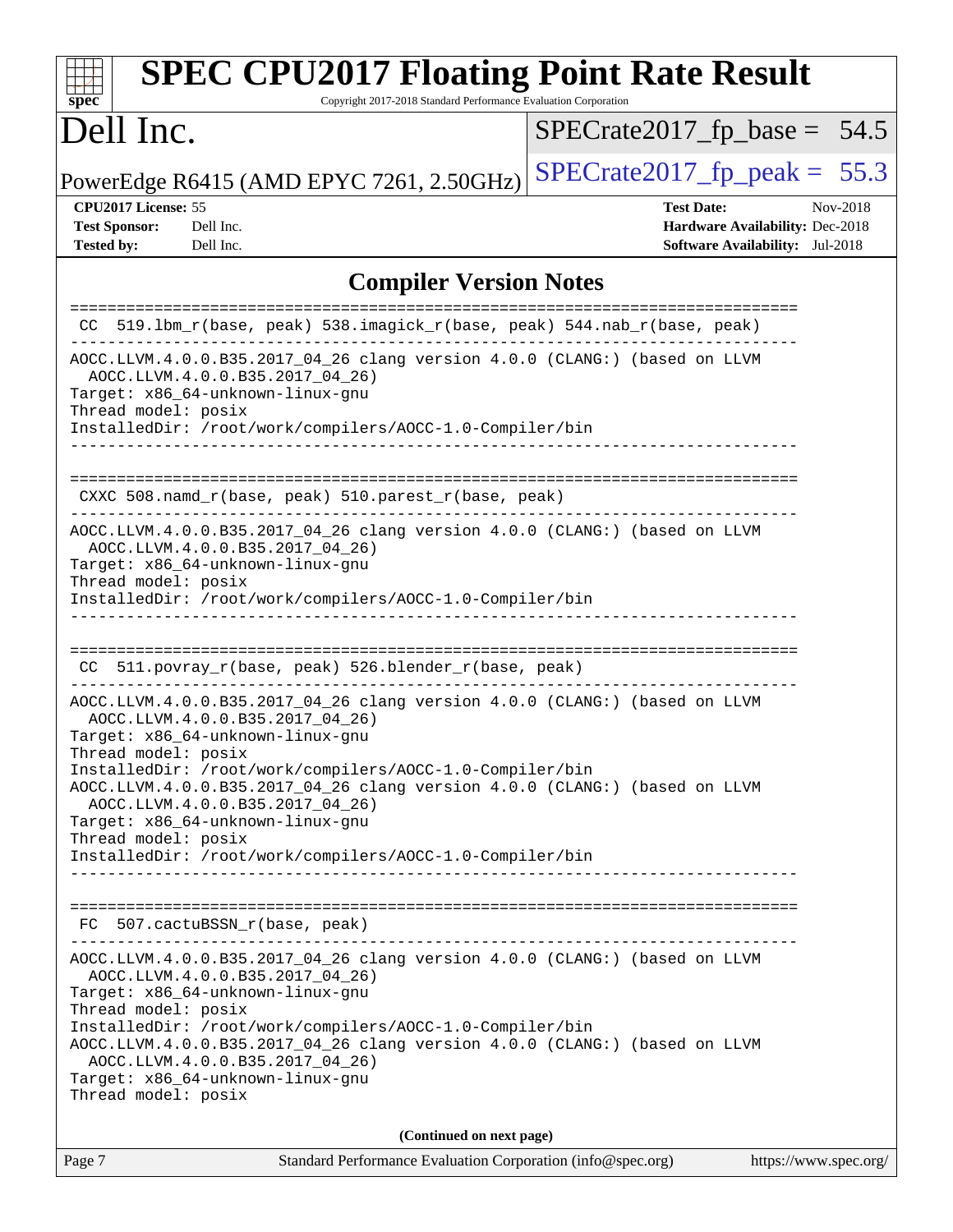| <b>SPEC CPU2017 Floating Point Rate Result</b><br>Spec<br>Copyright 2017-2018 Standard Performance Evaluation Corporation                                                                                                                                                                                                                                                                                                                                                                                                                                                                               |                                                                                                                   |  |  |  |  |
|---------------------------------------------------------------------------------------------------------------------------------------------------------------------------------------------------------------------------------------------------------------------------------------------------------------------------------------------------------------------------------------------------------------------------------------------------------------------------------------------------------------------------------------------------------------------------------------------------------|-------------------------------------------------------------------------------------------------------------------|--|--|--|--|
| Dell Inc.                                                                                                                                                                                                                                                                                                                                                                                                                                                                                                                                                                                               | $SPECrate2017_fp\_base = 54.5$                                                                                    |  |  |  |  |
| PowerEdge R6415 (AMD EPYC 7261, 2.50GHz)                                                                                                                                                                                                                                                                                                                                                                                                                                                                                                                                                                | $SPECrate2017fp peak = 55.3$                                                                                      |  |  |  |  |
| CPU2017 License: 55<br><b>Test Sponsor:</b><br>Dell Inc.<br><b>Tested by:</b><br>Dell Inc.                                                                                                                                                                                                                                                                                                                                                                                                                                                                                                              | <b>Test Date:</b><br>Nov-2018<br><b>Hardware Availability: Dec-2018</b><br><b>Software Availability:</b> Jul-2018 |  |  |  |  |
| <b>Compiler Version Notes (Continued)</b>                                                                                                                                                                                                                                                                                                                                                                                                                                                                                                                                                               |                                                                                                                   |  |  |  |  |
| InstalledDir: /root/work/compilers/AOCC-1.0-Compiler/bin<br>GNU Fortran (GCC) 4.8.2<br>Copyright (C) 2013 Free Software Foundation, Inc.<br>GNU Fortran comes with NO WARRANTY, to the extent permitted by law.<br>You may redistribute copies of GNU Fortran<br>under the terms of the GNU General Public License.<br>For more information about these matters, see the file named COPYING                                                                                                                                                                                                             |                                                                                                                   |  |  |  |  |
| 503.bwaves_r(base, peak) 549.fotonik3d_r(base, peak) 554.roms_r(base,<br>FC.<br>peak)                                                                                                                                                                                                                                                                                                                                                                                                                                                                                                                   |                                                                                                                   |  |  |  |  |
| GNU Fortran (GCC) 4.8.2<br>Copyright (C) 2013 Free Software Foundation, Inc.<br>GNU Fortran comes with NO WARRANTY, to the extent permitted by law.<br>You may redistribute copies of GNU Fortran<br>under the terms of the GNU General Public License.<br>For more information about these matters, see the file named COPYING                                                                                                                                                                                                                                                                         |                                                                                                                   |  |  |  |  |
| CC 521.wrf_r(base, peak) 527.cam4_r(base, peak)                                                                                                                                                                                                                                                                                                                                                                                                                                                                                                                                                         |                                                                                                                   |  |  |  |  |
| ____________________________<br>GNU Fortran (GCC) 4.8.2<br>Copyright (C) 2013 Free Software Foundation, Inc.<br>GNU Fortran comes with NO WARRANTY, to the extent permitted by law.<br>You may redistribute copies of GNU Fortran<br>under the terms of the GNU General Public License.<br>For more information about these matters, see the file named COPYING<br>AOCC.LLVM.4.0.0.B35.2017_04_26 clang version 4.0.0 (CLANG:) (based on LLVM<br>AOCC.LLVM.4.0.0.B35.2017_04_26)<br>Target: x86_64-unknown-linux-gnu<br>Thread model: posix<br>InstalledDir: /root/work/compilers/AOCC-1.0-Compiler/bin |                                                                                                                   |  |  |  |  |
| <b>Base Compiler Invocation</b>                                                                                                                                                                                                                                                                                                                                                                                                                                                                                                                                                                         |                                                                                                                   |  |  |  |  |
| C benchmarks:<br>clang                                                                                                                                                                                                                                                                                                                                                                                                                                                                                                                                                                                  |                                                                                                                   |  |  |  |  |
| $C_{++}$ benchmarks:<br>clang++                                                                                                                                                                                                                                                                                                                                                                                                                                                                                                                                                                         |                                                                                                                   |  |  |  |  |

**(Continued on next page)**

Page 8 Standard Performance Evaluation Corporation [\(info@spec.org\)](mailto:info@spec.org) <https://www.spec.org/>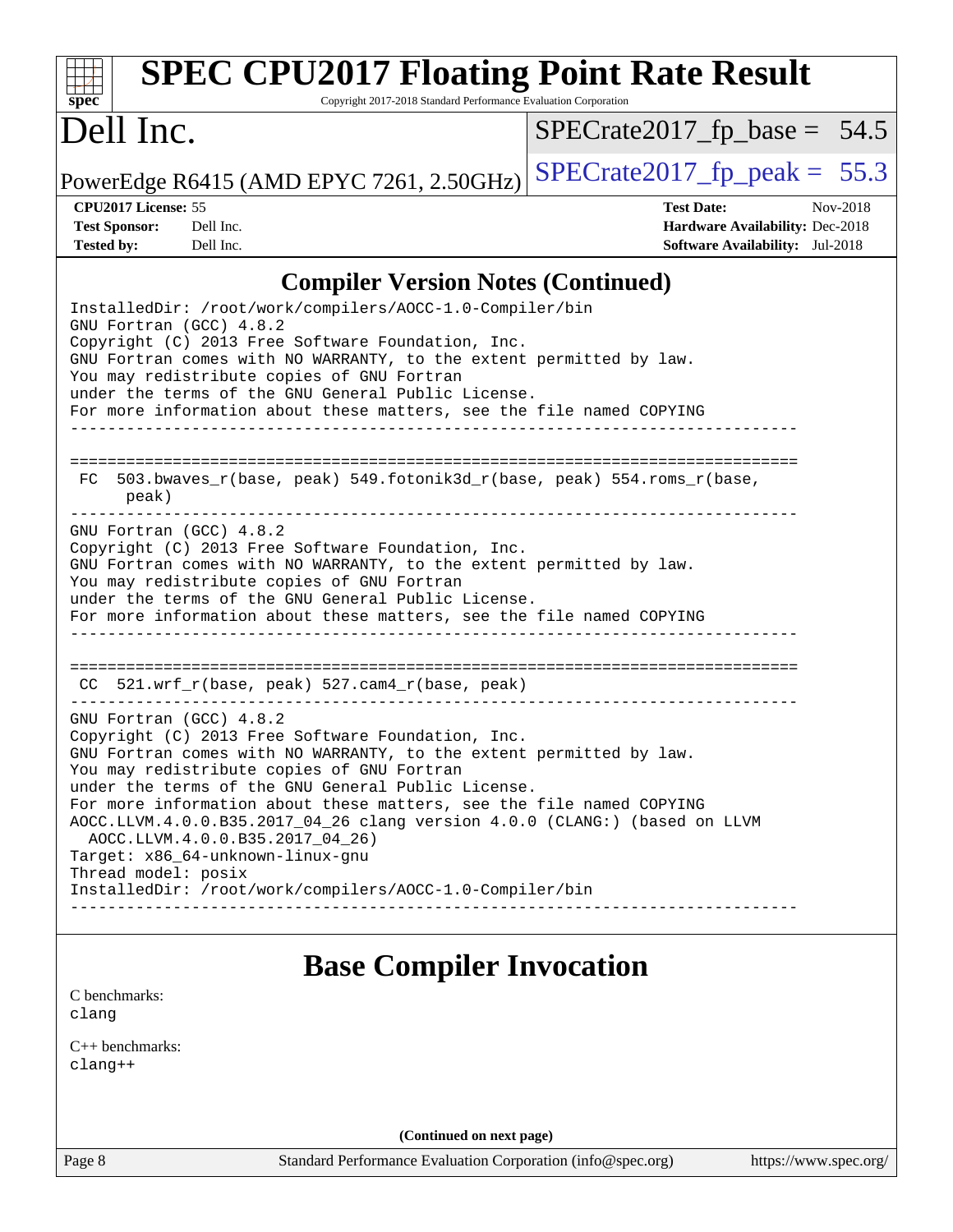### **[spec](http://www.spec.org/) [SPEC CPU2017 Floating Point Rate Result](http://www.spec.org/auto/cpu2017/Docs/result-fields.html#SPECCPU2017FloatingPointRateResult)**

Copyright 2017-2018 Standard Performance Evaluation Corporation

## Dell Inc.

 $SPECTate2017_fp\_base = 54.5$ 

PowerEdge R6415 (AMD EPYC 7261, 2.50GHz)  $\left|$  [SPECrate2017\\_fp\\_peak =](http://www.spec.org/auto/cpu2017/Docs/result-fields.html#SPECrate2017fppeak) 55.3

**[CPU2017 License:](http://www.spec.org/auto/cpu2017/Docs/result-fields.html#CPU2017License)** 55 **[Test Date:](http://www.spec.org/auto/cpu2017/Docs/result-fields.html#TestDate)** Nov-2018 **[Test Sponsor:](http://www.spec.org/auto/cpu2017/Docs/result-fields.html#TestSponsor)** Dell Inc. **[Hardware Availability:](http://www.spec.org/auto/cpu2017/Docs/result-fields.html#HardwareAvailability)** Dec-2018 **[Tested by:](http://www.spec.org/auto/cpu2017/Docs/result-fields.html#Testedby)** Dell Inc. **[Software Availability:](http://www.spec.org/auto/cpu2017/Docs/result-fields.html#SoftwareAvailability)** Jul-2018

## **[Base Compiler Invocation \(Continued\)](http://www.spec.org/auto/cpu2017/Docs/result-fields.html#BaseCompilerInvocation)**

[Fortran benchmarks](http://www.spec.org/auto/cpu2017/Docs/result-fields.html#Fortranbenchmarks): [clang](http://www.spec.org/cpu2017/results/res2018q4/cpu2017-20181126-09827.flags.html#user_FCbase_Fclang3_a68b77bfed473bd9cdd22529af008e8306c2e3948617c8991604c1a2000ee4a73ef90dd8bc793e105fe4165a625d26dacbda4708d828ad19048918c071b363ec) [gfortran](http://www.spec.org/cpu2017/results/res2018q4/cpu2017-20181126-09827.flags.html#user_FCbase_aocc-gfortran_128c91a56d61ddb07404721e65b8f9498c31a443dacbd3b7f212891090eca86e2d099b520f75b99e9e8ac4fdec01f4d15f0b65e47123ec4c42b0759045731a1f)

[Benchmarks using both Fortran and C](http://www.spec.org/auto/cpu2017/Docs/result-fields.html#BenchmarksusingbothFortranandC): [clang](http://www.spec.org/cpu2017/results/res2018q4/cpu2017-20181126-09827.flags.html#user_CC_FCbase_Fclang3_a68b77bfed473bd9cdd22529af008e8306c2e3948617c8991604c1a2000ee4a73ef90dd8bc793e105fe4165a625d26dacbda4708d828ad19048918c071b363ec) [gfortran](http://www.spec.org/cpu2017/results/res2018q4/cpu2017-20181126-09827.flags.html#user_CC_FCbase_aocc-gfortran_128c91a56d61ddb07404721e65b8f9498c31a443dacbd3b7f212891090eca86e2d099b520f75b99e9e8ac4fdec01f4d15f0b65e47123ec4c42b0759045731a1f)

[Benchmarks using both C and C++](http://www.spec.org/auto/cpu2017/Docs/result-fields.html#BenchmarksusingbothCandCXX): [clang++](http://www.spec.org/cpu2017/results/res2018q4/cpu2017-20181126-09827.flags.html#user_CC_CXXbase_Fclang3_57a48582e5be507d19b2527b3e7d4f85d9b8669ffc9a8a0dbb9bcf949a918a58bbab411e0c4d14a3922022a3e425a90db94042683824c1806feff4324ca1000d) [clang](http://www.spec.org/cpu2017/results/res2018q4/cpu2017-20181126-09827.flags.html#user_CC_CXXbase_Fclang3_a68b77bfed473bd9cdd22529af008e8306c2e3948617c8991604c1a2000ee4a73ef90dd8bc793e105fe4165a625d26dacbda4708d828ad19048918c071b363ec)

[Benchmarks using Fortran, C, and C++:](http://www.spec.org/auto/cpu2017/Docs/result-fields.html#BenchmarksusingFortranCandCXX) [clang++](http://www.spec.org/cpu2017/results/res2018q4/cpu2017-20181126-09827.flags.html#user_CC_CXX_FCbase_Fclang3_57a48582e5be507d19b2527b3e7d4f85d9b8669ffc9a8a0dbb9bcf949a918a58bbab411e0c4d14a3922022a3e425a90db94042683824c1806feff4324ca1000d) [clang](http://www.spec.org/cpu2017/results/res2018q4/cpu2017-20181126-09827.flags.html#user_CC_CXX_FCbase_Fclang3_a68b77bfed473bd9cdd22529af008e8306c2e3948617c8991604c1a2000ee4a73ef90dd8bc793e105fe4165a625d26dacbda4708d828ad19048918c071b363ec) [gfortran](http://www.spec.org/cpu2017/results/res2018q4/cpu2017-20181126-09827.flags.html#user_CC_CXX_FCbase_aocc-gfortran_128c91a56d61ddb07404721e65b8f9498c31a443dacbd3b7f212891090eca86e2d099b520f75b99e9e8ac4fdec01f4d15f0b65e47123ec4c42b0759045731a1f)

### **[Base Portability Flags](http://www.spec.org/auto/cpu2017/Docs/result-fields.html#BasePortabilityFlags)**

 503.bwaves\_r: [-DSPEC\\_LP64](http://www.spec.org/cpu2017/results/res2018q4/cpu2017-20181126-09827.flags.html#suite_baseEXTRA_PORTABILITY503_bwaves_r_DSPEC_LP64) 507.cactuBSSN\_r: [-DSPEC\\_LP64](http://www.spec.org/cpu2017/results/res2018q4/cpu2017-20181126-09827.flags.html#suite_baseEXTRA_PORTABILITY507_cactuBSSN_r_DSPEC_LP64) 508.namd\_r: [-DSPEC\\_LP64](http://www.spec.org/cpu2017/results/res2018q4/cpu2017-20181126-09827.flags.html#suite_baseEXTRA_PORTABILITY508_namd_r_DSPEC_LP64) 510.parest\_r: [-DSPEC\\_LP64](http://www.spec.org/cpu2017/results/res2018q4/cpu2017-20181126-09827.flags.html#suite_baseEXTRA_PORTABILITY510_parest_r_DSPEC_LP64) 511.povray\_r: [-DSPEC\\_LP64](http://www.spec.org/cpu2017/results/res2018q4/cpu2017-20181126-09827.flags.html#suite_baseEXTRA_PORTABILITY511_povray_r_DSPEC_LP64) 519.lbm\_r: [-DSPEC\\_LP64](http://www.spec.org/cpu2017/results/res2018q4/cpu2017-20181126-09827.flags.html#suite_baseEXTRA_PORTABILITY519_lbm_r_DSPEC_LP64) 521.wrf\_r: [-DSPEC\\_CASE\\_FLAG](http://www.spec.org/cpu2017/results/res2018q4/cpu2017-20181126-09827.flags.html#b521.wrf_r_baseCPORTABILITY_DSPEC_CASE_FLAG) [-fconvert=big-endian](http://www.spec.org/cpu2017/results/res2018q4/cpu2017-20181126-09827.flags.html#user_baseFPORTABILITY521_wrf_r_F-fconvert) [-DSPEC\\_LP64](http://www.spec.org/cpu2017/results/res2018q4/cpu2017-20181126-09827.flags.html#suite_baseEXTRA_PORTABILITY521_wrf_r_DSPEC_LP64) 526.blender\_r: [-funsigned-char](http://www.spec.org/cpu2017/results/res2018q4/cpu2017-20181126-09827.flags.html#user_baseCPORTABILITY526_blender_r_F-funsigned-char) [-D\\_\\_BOOL\\_DEFINED](http://www.spec.org/cpu2017/results/res2018q4/cpu2017-20181126-09827.flags.html#b526.blender_r_baseCXXPORTABILITY_D__BOOL_DEFINED) [-DSPEC\\_LP64](http://www.spec.org/cpu2017/results/res2018q4/cpu2017-20181126-09827.flags.html#suite_baseEXTRA_PORTABILITY526_blender_r_DSPEC_LP64) 527.cam4\_r: [-DSPEC\\_CASE\\_FLAG](http://www.spec.org/cpu2017/results/res2018q4/cpu2017-20181126-09827.flags.html#b527.cam4_r_basePORTABILITY_DSPEC_CASE_FLAG) [-DSPEC\\_LP64](http://www.spec.org/cpu2017/results/res2018q4/cpu2017-20181126-09827.flags.html#suite_baseEXTRA_PORTABILITY527_cam4_r_DSPEC_LP64) 538.imagick\_r: [-DSPEC\\_LP64](http://www.spec.org/cpu2017/results/res2018q4/cpu2017-20181126-09827.flags.html#suite_baseEXTRA_PORTABILITY538_imagick_r_DSPEC_LP64) 544.nab\_r: [-DSPEC\\_LP64](http://www.spec.org/cpu2017/results/res2018q4/cpu2017-20181126-09827.flags.html#suite_baseEXTRA_PORTABILITY544_nab_r_DSPEC_LP64) 549.fotonik3d\_r: [-DSPEC\\_LP64](http://www.spec.org/cpu2017/results/res2018q4/cpu2017-20181126-09827.flags.html#suite_baseEXTRA_PORTABILITY549_fotonik3d_r_DSPEC_LP64) 554.roms\_r: [-DSPEC\\_LP64](http://www.spec.org/cpu2017/results/res2018q4/cpu2017-20181126-09827.flags.html#suite_baseEXTRA_PORTABILITY554_roms_r_DSPEC_LP64)

### **[Base Optimization Flags](http://www.spec.org/auto/cpu2017/Docs/result-fields.html#BaseOptimizationFlags)**

#### [C benchmarks](http://www.spec.org/auto/cpu2017/Docs/result-fields.html#Cbenchmarks):

[-flto](http://www.spec.org/cpu2017/results/res2018q4/cpu2017-20181126-09827.flags.html#user_CCbase_lto) [-Wl,-plugin-opt=-merge-constant](http://www.spec.org/cpu2017/results/res2018q4/cpu2017-20181126-09827.flags.html#user_CCbase_F-merge-constant_1d79771b5442061d9c8e05556c6b0c655e6c9e66f8c6936b0129d434b6acd2b1cf1b7cd2540d1570ff636111b08a6bc36e2e61fc34531f8ef7c1a34c57be1dbb) [-Wl,-plugin-opt=-lsr-in-nested-loop](http://www.spec.org/cpu2017/results/res2018q4/cpu2017-20181126-09827.flags.html#user_CCbase_lsr-in-nested-loop_1cff93fd95162f5e77640b5271e8bed680fb62b4a8d96fb8ab217ff3244646f1fbb342e31af83c263403bbf5249c7dc7732d5c86c3eab4cc8d32dcb7a6f33ca0) [-Wl,-plugin-opt=-disable-vect-cmp](http://www.spec.org/cpu2017/results/res2018q4/cpu2017-20181126-09827.flags.html#user_CCbase_disable-vect-cmp_1056b9a09b8ddc126e023b5f99ae33179ef568835465af9b7adeacf4b6480ff575c8aee439265bcfbcbf086f33f2fa5cca2bc4cf52b64c0cd2e10f6503cba02d) [-O3](http://www.spec.org/cpu2017/results/res2018q4/cpu2017-20181126-09827.flags.html#user_CCbase_F-O3) [-ffast-math](http://www.spec.org/cpu2017/results/res2018q4/cpu2017-20181126-09827.flags.html#user_CCbase_F-aocc-ffast-math_78dd175de6534c2005829757b9b0f2878e57b067cce6f7c443b2250ac68890960e2e1b320ca04b81ff7c62c6f87870ed05f06baf7875eea2990d38e3b73c71f1) [-march=znver1](http://www.spec.org/cpu2017/results/res2018q4/cpu2017-20181126-09827.flags.html#user_CCbase_F-march) [-fstruct-layout=2](http://www.spec.org/cpu2017/results/res2018q4/cpu2017-20181126-09827.flags.html#user_CCbase_F-fstruct-layout_a05ec02e17cdf7fe0c3950a6b005251b2b1e5e67af2b5298cf72714730c3d59ba290e75546b10aa22dac074c15ceaca36ae22c62cb51bcb2fbdc9dc4e7e222c4) [-mllvm -unroll-threshold=100](http://www.spec.org/cpu2017/results/res2018q4/cpu2017-20181126-09827.flags.html#user_CCbase_F-unroll-threshold_2755d0c78138845d361fa1543e3a063fffa198df9b3edf0cfb856bbc88a81e1769b12ac7a550c5d35197be55360db1a3f95a8d1304df999456cabf5120c45168) [-fremap-arrays](http://www.spec.org/cpu2017/results/res2018q4/cpu2017-20181126-09827.flags.html#user_CCbase_F-fremap-arrays) [-mno-avx2](http://www.spec.org/cpu2017/results/res2018q4/cpu2017-20181126-09827.flags.html#user_CCbase_F-mno-avx2) [-mllvm -inline-threshold=1000](http://www.spec.org/cpu2017/results/res2018q4/cpu2017-20181126-09827.flags.html#user_CCbase_inline-threshold_b7832241b0a6397e4ecdbaf0eb7defdc10f885c2a282fa3240fdc99844d543fda39cf8a4a9dccf68cf19b5438ac3b455264f478df15da0f4988afa40d8243bab) [-mllvm -disable-vect-cmp](http://www.spec.org/cpu2017/results/res2018q4/cpu2017-20181126-09827.flags.html#user_CCbase_disable-vect-cmp_d995c9eb800469498c6893dc847c54c903d59847b18cb2ac22011b9af7010c96d2d48d3c6b41246fe86945001509aa4dc528afb61cb238fd3b256a31781ea0cf) [-z muldefs](http://www.spec.org/cpu2017/results/res2018q4/cpu2017-20181126-09827.flags.html#user_CCbase_F-z-muldefs) [-ljemalloc](http://www.spec.org/cpu2017/results/res2018q4/cpu2017-20181126-09827.flags.html#user_CCbase_jemalloc-lib_d1249b907c500fa1c0672f44f562e3d0f79738ae9e3c4a9c376d49f265a04b9c99b167ecedbf6711b3085be911c67ff61f150a17b3472be731631ba4d0471706)

#### [C++ benchmarks:](http://www.spec.org/auto/cpu2017/Docs/result-fields.html#CXXbenchmarks)

[-flto](http://www.spec.org/cpu2017/results/res2018q4/cpu2017-20181126-09827.flags.html#user_CXXbase_lto) [-Wl,-plugin-opt=-merge-constant](http://www.spec.org/cpu2017/results/res2018q4/cpu2017-20181126-09827.flags.html#user_CXXbase_F-merge-constant_1d79771b5442061d9c8e05556c6b0c655e6c9e66f8c6936b0129d434b6acd2b1cf1b7cd2540d1570ff636111b08a6bc36e2e61fc34531f8ef7c1a34c57be1dbb)

[-Wl,-plugin-opt=-lsr-in-nested-loop](http://www.spec.org/cpu2017/results/res2018q4/cpu2017-20181126-09827.flags.html#user_CXXbase_lsr-in-nested-loop_1cff93fd95162f5e77640b5271e8bed680fb62b4a8d96fb8ab217ff3244646f1fbb342e31af83c263403bbf5249c7dc7732d5c86c3eab4cc8d32dcb7a6f33ca0) [-Wl,-plugin-opt=-disable-vect-cmp](http://www.spec.org/cpu2017/results/res2018q4/cpu2017-20181126-09827.flags.html#user_CXXbase_disable-vect-cmp_1056b9a09b8ddc126e023b5f99ae33179ef568835465af9b7adeacf4b6480ff575c8aee439265bcfbcbf086f33f2fa5cca2bc4cf52b64c0cd2e10f6503cba02d) [-O3](http://www.spec.org/cpu2017/results/res2018q4/cpu2017-20181126-09827.flags.html#user_CXXbase_F-O3) [-march=znver1](http://www.spec.org/cpu2017/results/res2018q4/cpu2017-20181126-09827.flags.html#user_CXXbase_F-march) [-mllvm -unroll-threshold=100](http://www.spec.org/cpu2017/results/res2018q4/cpu2017-20181126-09827.flags.html#user_CXXbase_F-unroll-threshold_2755d0c78138845d361fa1543e3a063fffa198df9b3edf0cfb856bbc88a81e1769b12ac7a550c5d35197be55360db1a3f95a8d1304df999456cabf5120c45168) [-finline-aggressive](http://www.spec.org/cpu2017/results/res2018q4/cpu2017-20181126-09827.flags.html#user_CXXbase_F-finline-aggressive)

**(Continued on next page)**

| Page 9 | Standard Performance Evaluation Corporation (info@spec.org) | https://www.spec.org/ |
|--------|-------------------------------------------------------------|-----------------------|
|--------|-------------------------------------------------------------|-----------------------|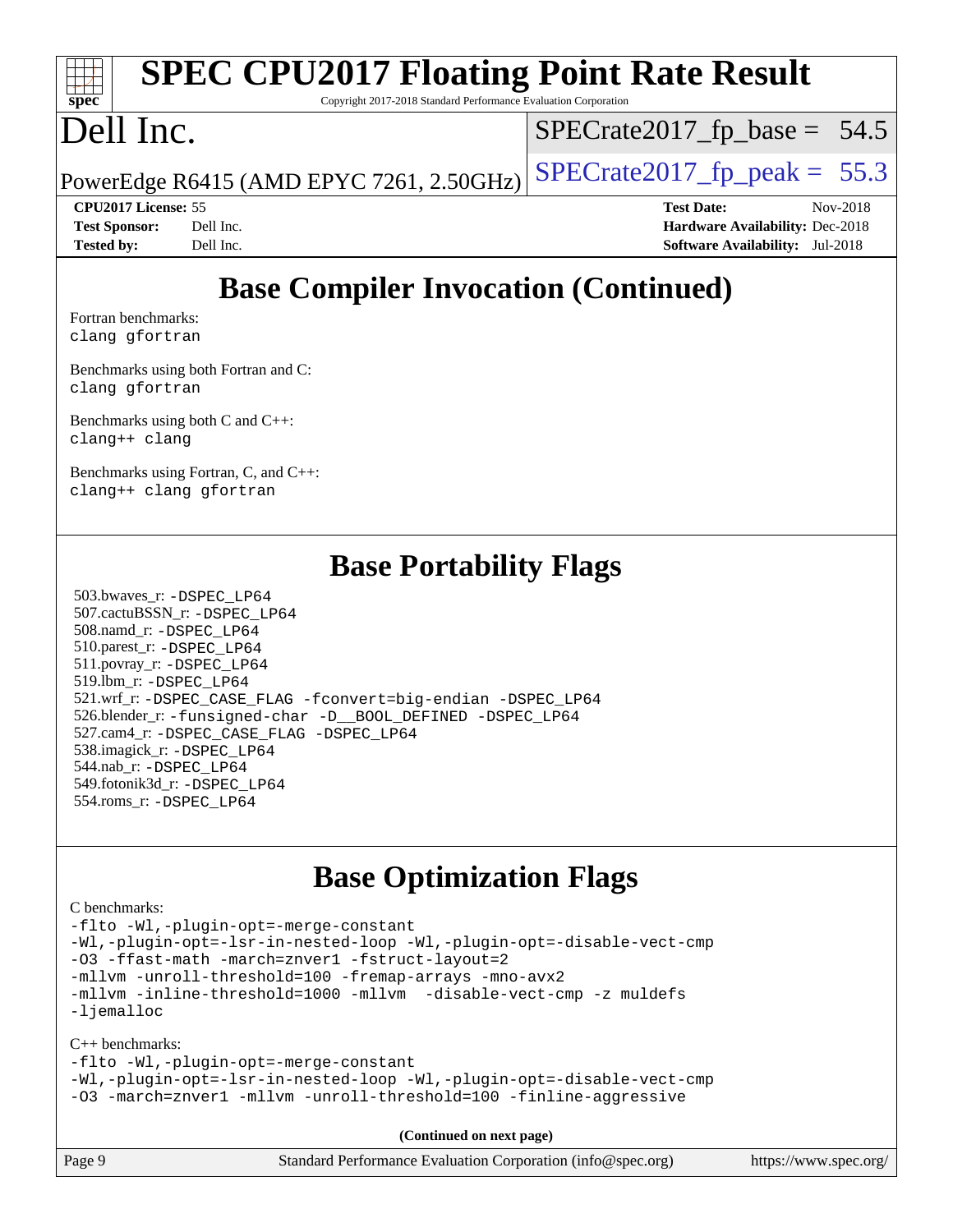### **[spec](http://www.spec.org/) [SPEC CPU2017 Floating Point Rate Result](http://www.spec.org/auto/cpu2017/Docs/result-fields.html#SPECCPU2017FloatingPointRateResult)** Copyright 2017-2018 Standard Performance Evaluation Corporation Dell Inc. PowerEdge R6415 (AMD EPYC 7261, 2.50GHz)  $\left|$  [SPECrate2017\\_fp\\_peak =](http://www.spec.org/auto/cpu2017/Docs/result-fields.html#SPECrate2017fppeak) 55.3  $SPECTate2017_fp\_base = 54.5$ **[CPU2017 License:](http://www.spec.org/auto/cpu2017/Docs/result-fields.html#CPU2017License)** 55 **[Test Date:](http://www.spec.org/auto/cpu2017/Docs/result-fields.html#TestDate)** Nov-2018 **[Test Sponsor:](http://www.spec.org/auto/cpu2017/Docs/result-fields.html#TestSponsor)** Dell Inc. **[Hardware Availability:](http://www.spec.org/auto/cpu2017/Docs/result-fields.html#HardwareAvailability)** Dec-2018 **[Tested by:](http://www.spec.org/auto/cpu2017/Docs/result-fields.html#Testedby)** Dell Inc. **[Software Availability:](http://www.spec.org/auto/cpu2017/Docs/result-fields.html#SoftwareAvailability)** Jul-2018 **[Base Optimization Flags \(Continued\)](http://www.spec.org/auto/cpu2017/Docs/result-fields.html#BaseOptimizationFlags)** [C++ benchmarks](http://www.spec.org/auto/cpu2017/Docs/result-fields.html#CXXbenchmarks) (continued): [-fremap-arrays](http://www.spec.org/cpu2017/results/res2018q4/cpu2017-20181126-09827.flags.html#user_CXXbase_F-fremap-arrays) [-mllvm -inline-threshold=1000](http://www.spec.org/cpu2017/results/res2018q4/cpu2017-20181126-09827.flags.html#user_CXXbase_inline-threshold_b7832241b0a6397e4ecdbaf0eb7defdc10f885c2a282fa3240fdc99844d543fda39cf8a4a9dccf68cf19b5438ac3b455264f478df15da0f4988afa40d8243bab) [-mllvm -disable-vect-cmp](http://www.spec.org/cpu2017/results/res2018q4/cpu2017-20181126-09827.flags.html#user_CXXbase_disable-vect-cmp_d995c9eb800469498c6893dc847c54c903d59847b18cb2ac22011b9af7010c96d2d48d3c6b41246fe86945001509aa4dc528afb61cb238fd3b256a31781ea0cf) [-z muldefs](http://www.spec.org/cpu2017/results/res2018q4/cpu2017-20181126-09827.flags.html#user_CXXbase_F-z-muldefs) [-ljemalloc](http://www.spec.org/cpu2017/results/res2018q4/cpu2017-20181126-09827.flags.html#user_CXXbase_jemalloc-lib_d1249b907c500fa1c0672f44f562e3d0f79738ae9e3c4a9c376d49f265a04b9c99b167ecedbf6711b3085be911c67ff61f150a17b3472be731631ba4d0471706) [Fortran benchmarks](http://www.spec.org/auto/cpu2017/Docs/result-fields.html#Fortranbenchmarks): [-flto](http://www.spec.org/cpu2017/results/res2018q4/cpu2017-20181126-09827.flags.html#user_FCbase_lto) [-Wl,-plugin-opt=-merge-constant](http://www.spec.org/cpu2017/results/res2018q4/cpu2017-20181126-09827.flags.html#user_FCbase_F-merge-constant_1d79771b5442061d9c8e05556c6b0c655e6c9e66f8c6936b0129d434b6acd2b1cf1b7cd2540d1570ff636111b08a6bc36e2e61fc34531f8ef7c1a34c57be1dbb) [-Wl,-plugin-opt=-lsr-in-nested-loop](http://www.spec.org/cpu2017/results/res2018q4/cpu2017-20181126-09827.flags.html#user_FCbase_lsr-in-nested-loop_1cff93fd95162f5e77640b5271e8bed680fb62b4a8d96fb8ab217ff3244646f1fbb342e31af83c263403bbf5249c7dc7732d5c86c3eab4cc8d32dcb7a6f33ca0) [-Wl,-plugin-opt=-disable-vect-cmp](http://www.spec.org/cpu2017/results/res2018q4/cpu2017-20181126-09827.flags.html#user_FCbase_disable-vect-cmp_1056b9a09b8ddc126e023b5f99ae33179ef568835465af9b7adeacf4b6480ff575c8aee439265bcfbcbf086f33f2fa5cca2bc4cf52b64c0cd2e10f6503cba02d) [-O3](http://www.spec.org/cpu2017/results/res2018q4/cpu2017-20181126-09827.flags.html#user_FCbase_F-O3) [-mavx](http://www.spec.org/cpu2017/results/res2018q4/cpu2017-20181126-09827.flags.html#user_FCbase_F-mavx) [-madx](http://www.spec.org/cpu2017/results/res2018q4/cpu2017-20181126-09827.flags.html#user_FCbase_F-madx) [-funroll-loops](http://www.spec.org/cpu2017/results/res2018q4/cpu2017-20181126-09827.flags.html#user_FCbase_aocc-funroll-loops) [-ffast-math](http://www.spec.org/cpu2017/results/res2018q4/cpu2017-20181126-09827.flags.html#user_FCbase_F-aocc-ffast-math_78dd175de6534c2005829757b9b0f2878e57b067cce6f7c443b2250ac68890960e2e1b320ca04b81ff7c62c6f87870ed05f06baf7875eea2990d38e3b73c71f1) [-z muldefs](http://www.spec.org/cpu2017/results/res2018q4/cpu2017-20181126-09827.flags.html#user_FCbase_F-z-muldefs) [-fplugin=dragonegg.so](http://www.spec.org/cpu2017/results/res2018q4/cpu2017-20181126-09827.flags.html#user_FCbase_F-fpluginDragonEgg) [-fplugin-arg-dragonegg-llvm-option=-merge-constant](http://www.spec.org/cpu2017/results/res2018q4/cpu2017-20181126-09827.flags.html#user_FCbase_F-merge-constant_37fd66d07a4fbae8f1b816e843c3ed1ebaa48f794b65ea8be746a1880566a3d23eba4a3c37b5c024650311adcf9247c62af28144803b3729b14be14423fa5142) [-fplugin-arg-dragonegg-llvm-option=-disable-vect-cmp](http://www.spec.org/cpu2017/results/res2018q4/cpu2017-20181126-09827.flags.html#user_FCbase_disable-vect-cmp_d119dd6f96524d64dc477d5e6a72268aebe046b42f767098038bf7530fc0cc546dd329b2376104fde185baca14f7365ef86ccd3ff602b57a7839de005478f594) [-ljemalloc](http://www.spec.org/cpu2017/results/res2018q4/cpu2017-20181126-09827.flags.html#user_FCbase_jemalloc-lib_d1249b907c500fa1c0672f44f562e3d0f79738ae9e3c4a9c376d49f265a04b9c99b167ecedbf6711b3085be911c67ff61f150a17b3472be731631ba4d0471706) [-lgfortran](http://www.spec.org/cpu2017/results/res2018q4/cpu2017-20181126-09827.flags.html#user_FCbase_F-lgfortran) [-lamdlibm](http://www.spec.org/cpu2017/results/res2018q4/cpu2017-20181126-09827.flags.html#user_FCbase_F-lamdlibm) [Benchmarks using both Fortran and C](http://www.spec.org/auto/cpu2017/Docs/result-fields.html#BenchmarksusingbothFortranandC): [-flto](http://www.spec.org/cpu2017/results/res2018q4/cpu2017-20181126-09827.flags.html#user_CC_FCbase_lto) [-Wl,-plugin-opt=-merge-constant](http://www.spec.org/cpu2017/results/res2018q4/cpu2017-20181126-09827.flags.html#user_CC_FCbase_F-merge-constant_1d79771b5442061d9c8e05556c6b0c655e6c9e66f8c6936b0129d434b6acd2b1cf1b7cd2540d1570ff636111b08a6bc36e2e61fc34531f8ef7c1a34c57be1dbb) [-Wl,-plugin-opt=-lsr-in-nested-loop](http://www.spec.org/cpu2017/results/res2018q4/cpu2017-20181126-09827.flags.html#user_CC_FCbase_lsr-in-nested-loop_1cff93fd95162f5e77640b5271e8bed680fb62b4a8d96fb8ab217ff3244646f1fbb342e31af83c263403bbf5249c7dc7732d5c86c3eab4cc8d32dcb7a6f33ca0) [-Wl,-plugin-opt=-disable-vect-cmp](http://www.spec.org/cpu2017/results/res2018q4/cpu2017-20181126-09827.flags.html#user_CC_FCbase_disable-vect-cmp_1056b9a09b8ddc126e023b5f99ae33179ef568835465af9b7adeacf4b6480ff575c8aee439265bcfbcbf086f33f2fa5cca2bc4cf52b64c0cd2e10f6503cba02d) [-O3](http://www.spec.org/cpu2017/results/res2018q4/cpu2017-20181126-09827.flags.html#user_CC_FCbase_F-O3) [-ffast-math](http://www.spec.org/cpu2017/results/res2018q4/cpu2017-20181126-09827.flags.html#user_CC_FCbase_F-aocc-ffast-math_78dd175de6534c2005829757b9b0f2878e57b067cce6f7c443b2250ac68890960e2e1b320ca04b81ff7c62c6f87870ed05f06baf7875eea2990d38e3b73c71f1) [-march=znver1](http://www.spec.org/cpu2017/results/res2018q4/cpu2017-20181126-09827.flags.html#user_CC_FCbase_F-march) [-fstruct-layout=2](http://www.spec.org/cpu2017/results/res2018q4/cpu2017-20181126-09827.flags.html#user_CC_FCbase_F-fstruct-layout_a05ec02e17cdf7fe0c3950a6b005251b2b1e5e67af2b5298cf72714730c3d59ba290e75546b10aa22dac074c15ceaca36ae22c62cb51bcb2fbdc9dc4e7e222c4) [-mllvm -unroll-threshold=100](http://www.spec.org/cpu2017/results/res2018q4/cpu2017-20181126-09827.flags.html#user_CC_FCbase_F-unroll-threshold_2755d0c78138845d361fa1543e3a063fffa198df9b3edf0cfb856bbc88a81e1769b12ac7a550c5d35197be55360db1a3f95a8d1304df999456cabf5120c45168) [-fremap-arrays](http://www.spec.org/cpu2017/results/res2018q4/cpu2017-20181126-09827.flags.html#user_CC_FCbase_F-fremap-arrays) [-mno-avx2](http://www.spec.org/cpu2017/results/res2018q4/cpu2017-20181126-09827.flags.html#user_CC_FCbase_F-mno-avx2) [-mllvm -inline-threshold=1000](http://www.spec.org/cpu2017/results/res2018q4/cpu2017-20181126-09827.flags.html#user_CC_FCbase_inline-threshold_b7832241b0a6397e4ecdbaf0eb7defdc10f885c2a282fa3240fdc99844d543fda39cf8a4a9dccf68cf19b5438ac3b455264f478df15da0f4988afa40d8243bab) [-mllvm -disable-vect-cmp](http://www.spec.org/cpu2017/results/res2018q4/cpu2017-20181126-09827.flags.html#user_CC_FCbase_disable-vect-cmp_d995c9eb800469498c6893dc847c54c903d59847b18cb2ac22011b9af7010c96d2d48d3c6b41246fe86945001509aa4dc528afb61cb238fd3b256a31781ea0cf) [-mavx](http://www.spec.org/cpu2017/results/res2018q4/cpu2017-20181126-09827.flags.html#user_CC_FCbase_F-mavx) [-madx](http://www.spec.org/cpu2017/results/res2018q4/cpu2017-20181126-09827.flags.html#user_CC_FCbase_F-madx) [-funroll-loops](http://www.spec.org/cpu2017/results/res2018q4/cpu2017-20181126-09827.flags.html#user_CC_FCbase_aocc-funroll-loops) [-z muldefs](http://www.spec.org/cpu2017/results/res2018q4/cpu2017-20181126-09827.flags.html#user_CC_FCbase_F-z-muldefs) [-fplugin=dragonegg.so](http://www.spec.org/cpu2017/results/res2018q4/cpu2017-20181126-09827.flags.html#user_CC_FCbase_F-fpluginDragonEgg) [-fplugin-arg-dragonegg-llvm-option=-merge-constant](http://www.spec.org/cpu2017/results/res2018q4/cpu2017-20181126-09827.flags.html#user_CC_FCbase_F-merge-constant_37fd66d07a4fbae8f1b816e843c3ed1ebaa48f794b65ea8be746a1880566a3d23eba4a3c37b5c024650311adcf9247c62af28144803b3729b14be14423fa5142) [-fplugin-arg-dragonegg-llvm-option=-disable-vect-cmp](http://www.spec.org/cpu2017/results/res2018q4/cpu2017-20181126-09827.flags.html#user_CC_FCbase_disable-vect-cmp_d119dd6f96524d64dc477d5e6a72268aebe046b42f767098038bf7530fc0cc546dd329b2376104fde185baca14f7365ef86ccd3ff602b57a7839de005478f594) [-ljemalloc](http://www.spec.org/cpu2017/results/res2018q4/cpu2017-20181126-09827.flags.html#user_CC_FCbase_jemalloc-lib_d1249b907c500fa1c0672f44f562e3d0f79738ae9e3c4a9c376d49f265a04b9c99b167ecedbf6711b3085be911c67ff61f150a17b3472be731631ba4d0471706) [-lgfortran](http://www.spec.org/cpu2017/results/res2018q4/cpu2017-20181126-09827.flags.html#user_CC_FCbase_F-lgfortran) [-lamdlibm](http://www.spec.org/cpu2017/results/res2018q4/cpu2017-20181126-09827.flags.html#user_CC_FCbase_F-lamdlibm) [Benchmarks using both C and C++](http://www.spec.org/auto/cpu2017/Docs/result-fields.html#BenchmarksusingbothCandCXX): [-flto](http://www.spec.org/cpu2017/results/res2018q4/cpu2017-20181126-09827.flags.html#user_CC_CXXbase_lto) [-Wl,-plugin-opt=-merge-constant](http://www.spec.org/cpu2017/results/res2018q4/cpu2017-20181126-09827.flags.html#user_CC_CXXbase_F-merge-constant_1d79771b5442061d9c8e05556c6b0c655e6c9e66f8c6936b0129d434b6acd2b1cf1b7cd2540d1570ff636111b08a6bc36e2e61fc34531f8ef7c1a34c57be1dbb) [-Wl,-plugin-opt=-lsr-in-nested-loop](http://www.spec.org/cpu2017/results/res2018q4/cpu2017-20181126-09827.flags.html#user_CC_CXXbase_lsr-in-nested-loop_1cff93fd95162f5e77640b5271e8bed680fb62b4a8d96fb8ab217ff3244646f1fbb342e31af83c263403bbf5249c7dc7732d5c86c3eab4cc8d32dcb7a6f33ca0) [-Wl,-plugin-opt=-disable-vect-cmp](http://www.spec.org/cpu2017/results/res2018q4/cpu2017-20181126-09827.flags.html#user_CC_CXXbase_disable-vect-cmp_1056b9a09b8ddc126e023b5f99ae33179ef568835465af9b7adeacf4b6480ff575c8aee439265bcfbcbf086f33f2fa5cca2bc4cf52b64c0cd2e10f6503cba02d) [-O3](http://www.spec.org/cpu2017/results/res2018q4/cpu2017-20181126-09827.flags.html#user_CC_CXXbase_F-O3) [-ffast-math](http://www.spec.org/cpu2017/results/res2018q4/cpu2017-20181126-09827.flags.html#user_CC_CXXbase_F-aocc-ffast-math_78dd175de6534c2005829757b9b0f2878e57b067cce6f7c443b2250ac68890960e2e1b320ca04b81ff7c62c6f87870ed05f06baf7875eea2990d38e3b73c71f1) [-march=znver1](http://www.spec.org/cpu2017/results/res2018q4/cpu2017-20181126-09827.flags.html#user_CC_CXXbase_F-march) [-fstruct-layout=2](http://www.spec.org/cpu2017/results/res2018q4/cpu2017-20181126-09827.flags.html#user_CC_CXXbase_F-fstruct-layout_a05ec02e17cdf7fe0c3950a6b005251b2b1e5e67af2b5298cf72714730c3d59ba290e75546b10aa22dac074c15ceaca36ae22c62cb51bcb2fbdc9dc4e7e222c4) [-mllvm -unroll-threshold=100](http://www.spec.org/cpu2017/results/res2018q4/cpu2017-20181126-09827.flags.html#user_CC_CXXbase_F-unroll-threshold_2755d0c78138845d361fa1543e3a063fffa198df9b3edf0cfb856bbc88a81e1769b12ac7a550c5d35197be55360db1a3f95a8d1304df999456cabf5120c45168) [-fremap-arrays](http://www.spec.org/cpu2017/results/res2018q4/cpu2017-20181126-09827.flags.html#user_CC_CXXbase_F-fremap-arrays) [-mno-avx2](http://www.spec.org/cpu2017/results/res2018q4/cpu2017-20181126-09827.flags.html#user_CC_CXXbase_F-mno-avx2) [-mllvm -inline-threshold=1000](http://www.spec.org/cpu2017/results/res2018q4/cpu2017-20181126-09827.flags.html#user_CC_CXXbase_inline-threshold_b7832241b0a6397e4ecdbaf0eb7defdc10f885c2a282fa3240fdc99844d543fda39cf8a4a9dccf68cf19b5438ac3b455264f478df15da0f4988afa40d8243bab) [-mllvm -disable-vect-cmp](http://www.spec.org/cpu2017/results/res2018q4/cpu2017-20181126-09827.flags.html#user_CC_CXXbase_disable-vect-cmp_d995c9eb800469498c6893dc847c54c903d59847b18cb2ac22011b9af7010c96d2d48d3c6b41246fe86945001509aa4dc528afb61cb238fd3b256a31781ea0cf) [-finline-aggressive](http://www.spec.org/cpu2017/results/res2018q4/cpu2017-20181126-09827.flags.html#user_CC_CXXbase_F-finline-aggressive) [-z muldefs](http://www.spec.org/cpu2017/results/res2018q4/cpu2017-20181126-09827.flags.html#user_CC_CXXbase_F-z-muldefs) [-ljemalloc](http://www.spec.org/cpu2017/results/res2018q4/cpu2017-20181126-09827.flags.html#user_CC_CXXbase_jemalloc-lib_d1249b907c500fa1c0672f44f562e3d0f79738ae9e3c4a9c376d49f265a04b9c99b167ecedbf6711b3085be911c67ff61f150a17b3472be731631ba4d0471706) [Benchmarks using Fortran, C, and C++:](http://www.spec.org/auto/cpu2017/Docs/result-fields.html#BenchmarksusingFortranCandCXX) [-flto](http://www.spec.org/cpu2017/results/res2018q4/cpu2017-20181126-09827.flags.html#user_CC_CXX_FCbase_lto) [-Wl,-plugin-opt=-merge-constant](http://www.spec.org/cpu2017/results/res2018q4/cpu2017-20181126-09827.flags.html#user_CC_CXX_FCbase_F-merge-constant_1d79771b5442061d9c8e05556c6b0c655e6c9e66f8c6936b0129d434b6acd2b1cf1b7cd2540d1570ff636111b08a6bc36e2e61fc34531f8ef7c1a34c57be1dbb) [-Wl,-plugin-opt=-lsr-in-nested-loop](http://www.spec.org/cpu2017/results/res2018q4/cpu2017-20181126-09827.flags.html#user_CC_CXX_FCbase_lsr-in-nested-loop_1cff93fd95162f5e77640b5271e8bed680fb62b4a8d96fb8ab217ff3244646f1fbb342e31af83c263403bbf5249c7dc7732d5c86c3eab4cc8d32dcb7a6f33ca0) [-Wl,-plugin-opt=-disable-vect-cmp](http://www.spec.org/cpu2017/results/res2018q4/cpu2017-20181126-09827.flags.html#user_CC_CXX_FCbase_disable-vect-cmp_1056b9a09b8ddc126e023b5f99ae33179ef568835465af9b7adeacf4b6480ff575c8aee439265bcfbcbf086f33f2fa5cca2bc4cf52b64c0cd2e10f6503cba02d) [-O3](http://www.spec.org/cpu2017/results/res2018q4/cpu2017-20181126-09827.flags.html#user_CC_CXX_FCbase_F-O3) [-ffast-math](http://www.spec.org/cpu2017/results/res2018q4/cpu2017-20181126-09827.flags.html#user_CC_CXX_FCbase_F-aocc-ffast-math_78dd175de6534c2005829757b9b0f2878e57b067cce6f7c443b2250ac68890960e2e1b320ca04b81ff7c62c6f87870ed05f06baf7875eea2990d38e3b73c71f1) [-march=znver1](http://www.spec.org/cpu2017/results/res2018q4/cpu2017-20181126-09827.flags.html#user_CC_CXX_FCbase_F-march) [-fstruct-layout=2](http://www.spec.org/cpu2017/results/res2018q4/cpu2017-20181126-09827.flags.html#user_CC_CXX_FCbase_F-fstruct-layout_a05ec02e17cdf7fe0c3950a6b005251b2b1e5e67af2b5298cf72714730c3d59ba290e75546b10aa22dac074c15ceaca36ae22c62cb51bcb2fbdc9dc4e7e222c4) [-mllvm -unroll-threshold=100](http://www.spec.org/cpu2017/results/res2018q4/cpu2017-20181126-09827.flags.html#user_CC_CXX_FCbase_F-unroll-threshold_2755d0c78138845d361fa1543e3a063fffa198df9b3edf0cfb856bbc88a81e1769b12ac7a550c5d35197be55360db1a3f95a8d1304df999456cabf5120c45168) [-fremap-arrays](http://www.spec.org/cpu2017/results/res2018q4/cpu2017-20181126-09827.flags.html#user_CC_CXX_FCbase_F-fremap-arrays) [-mno-avx2](http://www.spec.org/cpu2017/results/res2018q4/cpu2017-20181126-09827.flags.html#user_CC_CXX_FCbase_F-mno-avx2) [-mllvm -inline-threshold=1000](http://www.spec.org/cpu2017/results/res2018q4/cpu2017-20181126-09827.flags.html#user_CC_CXX_FCbase_inline-threshold_b7832241b0a6397e4ecdbaf0eb7defdc10f885c2a282fa3240fdc99844d543fda39cf8a4a9dccf68cf19b5438ac3b455264f478df15da0f4988afa40d8243bab) [-mllvm -disable-vect-cmp](http://www.spec.org/cpu2017/results/res2018q4/cpu2017-20181126-09827.flags.html#user_CC_CXX_FCbase_disable-vect-cmp_d995c9eb800469498c6893dc847c54c903d59847b18cb2ac22011b9af7010c96d2d48d3c6b41246fe86945001509aa4dc528afb61cb238fd3b256a31781ea0cf) [-finline-aggressive](http://www.spec.org/cpu2017/results/res2018q4/cpu2017-20181126-09827.flags.html#user_CC_CXX_FCbase_F-finline-aggressive) [-mavx](http://www.spec.org/cpu2017/results/res2018q4/cpu2017-20181126-09827.flags.html#user_CC_CXX_FCbase_F-mavx) [-madx](http://www.spec.org/cpu2017/results/res2018q4/cpu2017-20181126-09827.flags.html#user_CC_CXX_FCbase_F-madx) [-funroll-loops](http://www.spec.org/cpu2017/results/res2018q4/cpu2017-20181126-09827.flags.html#user_CC_CXX_FCbase_aocc-funroll-loops) [-z muldefs](http://www.spec.org/cpu2017/results/res2018q4/cpu2017-20181126-09827.flags.html#user_CC_CXX_FCbase_F-z-muldefs) [-fplugin=dragonegg.so](http://www.spec.org/cpu2017/results/res2018q4/cpu2017-20181126-09827.flags.html#user_CC_CXX_FCbase_F-fpluginDragonEgg) [-fplugin-arg-dragonegg-llvm-option=-merge-constant](http://www.spec.org/cpu2017/results/res2018q4/cpu2017-20181126-09827.flags.html#user_CC_CXX_FCbase_F-merge-constant_37fd66d07a4fbae8f1b816e843c3ed1ebaa48f794b65ea8be746a1880566a3d23eba4a3c37b5c024650311adcf9247c62af28144803b3729b14be14423fa5142) [-fplugin-arg-dragonegg-llvm-option=-disable-vect-cmp](http://www.spec.org/cpu2017/results/res2018q4/cpu2017-20181126-09827.flags.html#user_CC_CXX_FCbase_disable-vect-cmp_d119dd6f96524d64dc477d5e6a72268aebe046b42f767098038bf7530fc0cc546dd329b2376104fde185baca14f7365ef86ccd3ff602b57a7839de005478f594) [-ljemalloc](http://www.spec.org/cpu2017/results/res2018q4/cpu2017-20181126-09827.flags.html#user_CC_CXX_FCbase_jemalloc-lib_d1249b907c500fa1c0672f44f562e3d0f79738ae9e3c4a9c376d49f265a04b9c99b167ecedbf6711b3085be911c67ff61f150a17b3472be731631ba4d0471706)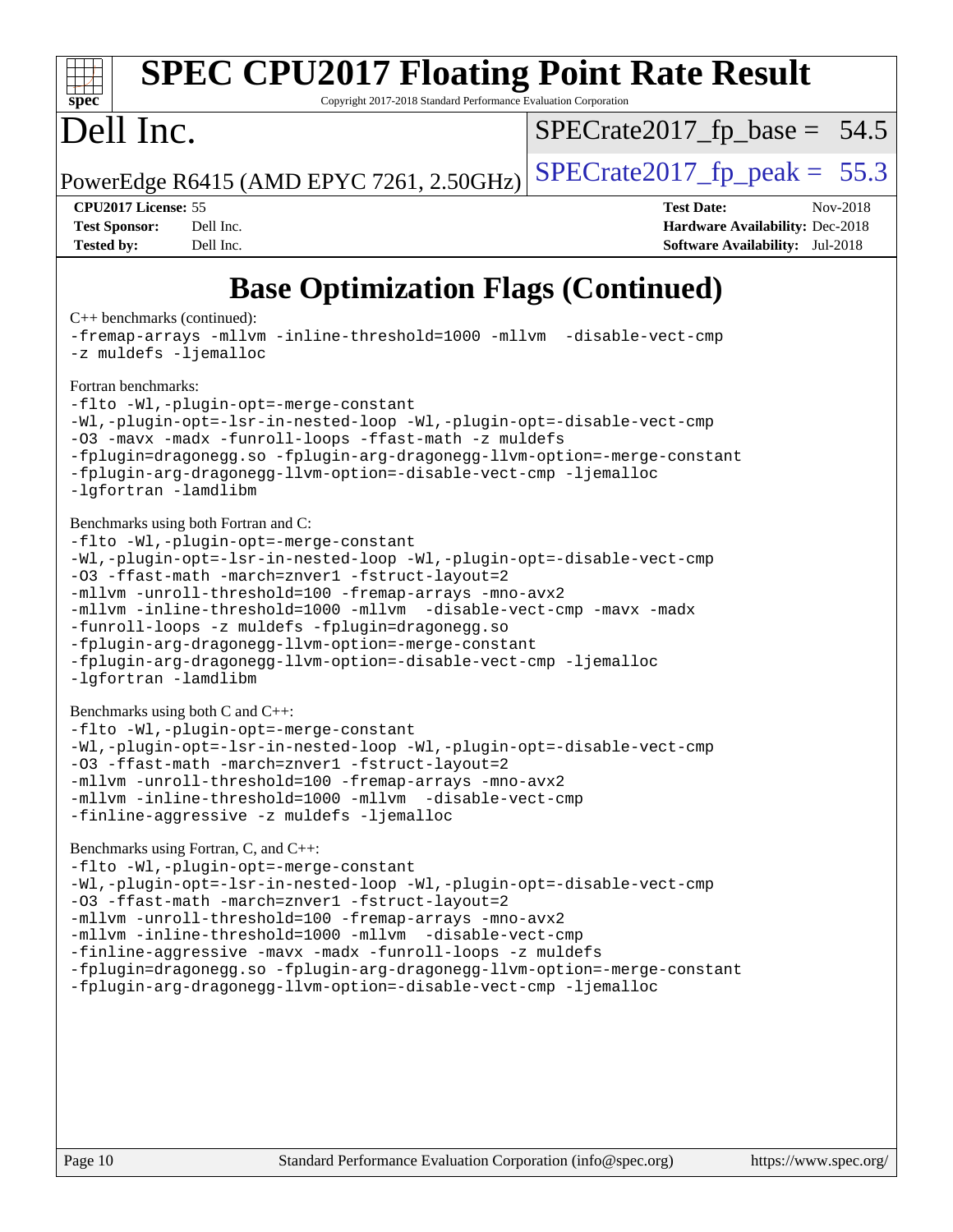# **[spec](http://www.spec.org/)**

# **[SPEC CPU2017 Floating Point Rate Result](http://www.spec.org/auto/cpu2017/Docs/result-fields.html#SPECCPU2017FloatingPointRateResult)**

Copyright 2017-2018 Standard Performance Evaluation Corporation

## Dell Inc.

 $SPECTate2017_fp\_base = 54.5$ 

### PowerEdge R6415 (AMD EPYC 7261, 2.50GHz)  $\left|$  [SPECrate2017\\_fp\\_peak =](http://www.spec.org/auto/cpu2017/Docs/result-fields.html#SPECrate2017fppeak) 55.3

**[Tested by:](http://www.spec.org/auto/cpu2017/Docs/result-fields.html#Testedby)** Dell Inc. **[Software Availability:](http://www.spec.org/auto/cpu2017/Docs/result-fields.html#SoftwareAvailability)** Jul-2018

**[CPU2017 License:](http://www.spec.org/auto/cpu2017/Docs/result-fields.html#CPU2017License)** 55 **[Test Date:](http://www.spec.org/auto/cpu2017/Docs/result-fields.html#TestDate)** Nov-2018 **[Test Sponsor:](http://www.spec.org/auto/cpu2017/Docs/result-fields.html#TestSponsor)** Dell Inc. **[Hardware Availability:](http://www.spec.org/auto/cpu2017/Docs/result-fields.html#HardwareAvailability)** Dec-2018

### **[Peak Compiler Invocation](http://www.spec.org/auto/cpu2017/Docs/result-fields.html#PeakCompilerInvocation)**

[C benchmarks](http://www.spec.org/auto/cpu2017/Docs/result-fields.html#Cbenchmarks): [clang](http://www.spec.org/cpu2017/results/res2018q4/cpu2017-20181126-09827.flags.html#user_CCpeak_Fclang3_a68b77bfed473bd9cdd22529af008e8306c2e3948617c8991604c1a2000ee4a73ef90dd8bc793e105fe4165a625d26dacbda4708d828ad19048918c071b363ec)

[C++ benchmarks](http://www.spec.org/auto/cpu2017/Docs/result-fields.html#CXXbenchmarks): [clang++](http://www.spec.org/cpu2017/results/res2018q4/cpu2017-20181126-09827.flags.html#user_CXXpeak_Fclang3_57a48582e5be507d19b2527b3e7d4f85d9b8669ffc9a8a0dbb9bcf949a918a58bbab411e0c4d14a3922022a3e425a90db94042683824c1806feff4324ca1000d)

[Fortran benchmarks:](http://www.spec.org/auto/cpu2017/Docs/result-fields.html#Fortranbenchmarks) [clang](http://www.spec.org/cpu2017/results/res2018q4/cpu2017-20181126-09827.flags.html#user_FCpeak_Fclang3_a68b77bfed473bd9cdd22529af008e8306c2e3948617c8991604c1a2000ee4a73ef90dd8bc793e105fe4165a625d26dacbda4708d828ad19048918c071b363ec) [gfortran](http://www.spec.org/cpu2017/results/res2018q4/cpu2017-20181126-09827.flags.html#user_FCpeak_aocc-gfortran_128c91a56d61ddb07404721e65b8f9498c31a443dacbd3b7f212891090eca86e2d099b520f75b99e9e8ac4fdec01f4d15f0b65e47123ec4c42b0759045731a1f)

[Benchmarks using both Fortran and C](http://www.spec.org/auto/cpu2017/Docs/result-fields.html#BenchmarksusingbothFortranandC): [clang](http://www.spec.org/cpu2017/results/res2018q4/cpu2017-20181126-09827.flags.html#user_CC_FCpeak_Fclang3_a68b77bfed473bd9cdd22529af008e8306c2e3948617c8991604c1a2000ee4a73ef90dd8bc793e105fe4165a625d26dacbda4708d828ad19048918c071b363ec) [gfortran](http://www.spec.org/cpu2017/results/res2018q4/cpu2017-20181126-09827.flags.html#user_CC_FCpeak_aocc-gfortran_128c91a56d61ddb07404721e65b8f9498c31a443dacbd3b7f212891090eca86e2d099b520f75b99e9e8ac4fdec01f4d15f0b65e47123ec4c42b0759045731a1f)

[Benchmarks using both C and C++:](http://www.spec.org/auto/cpu2017/Docs/result-fields.html#BenchmarksusingbothCandCXX) [clang++](http://www.spec.org/cpu2017/results/res2018q4/cpu2017-20181126-09827.flags.html#user_CC_CXXpeak_Fclang3_57a48582e5be507d19b2527b3e7d4f85d9b8669ffc9a8a0dbb9bcf949a918a58bbab411e0c4d14a3922022a3e425a90db94042683824c1806feff4324ca1000d) [clang](http://www.spec.org/cpu2017/results/res2018q4/cpu2017-20181126-09827.flags.html#user_CC_CXXpeak_Fclang3_a68b77bfed473bd9cdd22529af008e8306c2e3948617c8991604c1a2000ee4a73ef90dd8bc793e105fe4165a625d26dacbda4708d828ad19048918c071b363ec)

[Benchmarks using Fortran, C, and C++](http://www.spec.org/auto/cpu2017/Docs/result-fields.html#BenchmarksusingFortranCandCXX): [clang++](http://www.spec.org/cpu2017/results/res2018q4/cpu2017-20181126-09827.flags.html#user_CC_CXX_FCpeak_Fclang3_57a48582e5be507d19b2527b3e7d4f85d9b8669ffc9a8a0dbb9bcf949a918a58bbab411e0c4d14a3922022a3e425a90db94042683824c1806feff4324ca1000d) [clang](http://www.spec.org/cpu2017/results/res2018q4/cpu2017-20181126-09827.flags.html#user_CC_CXX_FCpeak_Fclang3_a68b77bfed473bd9cdd22529af008e8306c2e3948617c8991604c1a2000ee4a73ef90dd8bc793e105fe4165a625d26dacbda4708d828ad19048918c071b363ec) [gfortran](http://www.spec.org/cpu2017/results/res2018q4/cpu2017-20181126-09827.flags.html#user_CC_CXX_FCpeak_aocc-gfortran_128c91a56d61ddb07404721e65b8f9498c31a443dacbd3b7f212891090eca86e2d099b520f75b99e9e8ac4fdec01f4d15f0b65e47123ec4c42b0759045731a1f)

### **[Peak Portability Flags](http://www.spec.org/auto/cpu2017/Docs/result-fields.html#PeakPortabilityFlags)**

Same as Base Portability Flags

### **[Peak Optimization Flags](http://www.spec.org/auto/cpu2017/Docs/result-fields.html#PeakOptimizationFlags)**

[C benchmarks](http://www.spec.org/auto/cpu2017/Docs/result-fields.html#Cbenchmarks): [-flto](http://www.spec.org/cpu2017/results/res2018q4/cpu2017-20181126-09827.flags.html#user_CCpeak_lto) [-Wl,-plugin-opt=-merge-constant](http://www.spec.org/cpu2017/results/res2018q4/cpu2017-20181126-09827.flags.html#user_CCpeak_F-merge-constant_1d79771b5442061d9c8e05556c6b0c655e6c9e66f8c6936b0129d434b6acd2b1cf1b7cd2540d1570ff636111b08a6bc36e2e61fc34531f8ef7c1a34c57be1dbb) [-Wl,-plugin-opt=-lsr-in-nested-loop](http://www.spec.org/cpu2017/results/res2018q4/cpu2017-20181126-09827.flags.html#user_CCpeak_lsr-in-nested-loop_1cff93fd95162f5e77640b5271e8bed680fb62b4a8d96fb8ab217ff3244646f1fbb342e31af83c263403bbf5249c7dc7732d5c86c3eab4cc8d32dcb7a6f33ca0) [-Ofast](http://www.spec.org/cpu2017/results/res2018q4/cpu2017-20181126-09827.flags.html#user_CCpeak_F-aocc-Ofast) [-march=znver1](http://www.spec.org/cpu2017/results/res2018q4/cpu2017-20181126-09827.flags.html#user_CCpeak_F-march) [-fstruct-layout=3](http://www.spec.org/cpu2017/results/res2018q4/cpu2017-20181126-09827.flags.html#user_CCpeak_F-fstruct-layout) [-mllvm -vectorize-memory-aggressively](http://www.spec.org/cpu2017/results/res2018q4/cpu2017-20181126-09827.flags.html#user_CCpeak_vectorize-memory-aggressively_24b72a4417f50ade9e698c5b3bed87ab456cc6fc8ec6439480cb84f36ad6a3975af6e87206dea402e3871a1464ff3d60bc798e0250f330177ba629a260df1857) [-mno-avx2](http://www.spec.org/cpu2017/results/res2018q4/cpu2017-20181126-09827.flags.html#user_CCpeak_F-mno-avx2) [-mllvm -unroll-threshold=100](http://www.spec.org/cpu2017/results/res2018q4/cpu2017-20181126-09827.flags.html#user_CCpeak_F-unroll-threshold_2755d0c78138845d361fa1543e3a063fffa198df9b3edf0cfb856bbc88a81e1769b12ac7a550c5d35197be55360db1a3f95a8d1304df999456cabf5120c45168) [-fremap-arrays](http://www.spec.org/cpu2017/results/res2018q4/cpu2017-20181126-09827.flags.html#user_CCpeak_F-fremap-arrays) [-mllvm -inline-threshold=1000](http://www.spec.org/cpu2017/results/res2018q4/cpu2017-20181126-09827.flags.html#user_CCpeak_inline-threshold_b7832241b0a6397e4ecdbaf0eb7defdc10f885c2a282fa3240fdc99844d543fda39cf8a4a9dccf68cf19b5438ac3b455264f478df15da0f4988afa40d8243bab) [-ljemalloc](http://www.spec.org/cpu2017/results/res2018q4/cpu2017-20181126-09827.flags.html#user_CCpeak_jemalloc-lib_d1249b907c500fa1c0672f44f562e3d0f79738ae9e3c4a9c376d49f265a04b9c99b167ecedbf6711b3085be911c67ff61f150a17b3472be731631ba4d0471706) [C++ benchmarks:](http://www.spec.org/auto/cpu2017/Docs/result-fields.html#CXXbenchmarks) [-flto](http://www.spec.org/cpu2017/results/res2018q4/cpu2017-20181126-09827.flags.html#user_CXXpeak_lto) [-Wl,-plugin-opt=-merge-constant](http://www.spec.org/cpu2017/results/res2018q4/cpu2017-20181126-09827.flags.html#user_CXXpeak_F-merge-constant_1d79771b5442061d9c8e05556c6b0c655e6c9e66f8c6936b0129d434b6acd2b1cf1b7cd2540d1570ff636111b08a6bc36e2e61fc34531f8ef7c1a34c57be1dbb) [-Wl,-plugin-opt=-lsr-in-nested-loop](http://www.spec.org/cpu2017/results/res2018q4/cpu2017-20181126-09827.flags.html#user_CXXpeak_lsr-in-nested-loop_1cff93fd95162f5e77640b5271e8bed680fb62b4a8d96fb8ab217ff3244646f1fbb342e31af83c263403bbf5249c7dc7732d5c86c3eab4cc8d32dcb7a6f33ca0) [-Ofast](http://www.spec.org/cpu2017/results/res2018q4/cpu2017-20181126-09827.flags.html#user_CXXpeak_F-aocc-Ofast) [-march=znver1](http://www.spec.org/cpu2017/results/res2018q4/cpu2017-20181126-09827.flags.html#user_CXXpeak_F-march) [-finline-aggressive](http://www.spec.org/cpu2017/results/res2018q4/cpu2017-20181126-09827.flags.html#user_CXXpeak_F-finline-aggressive) [-mllvm -unroll-threshold=100](http://www.spec.org/cpu2017/results/res2018q4/cpu2017-20181126-09827.flags.html#user_CXXpeak_F-unroll-threshold_2755d0c78138845d361fa1543e3a063fffa198df9b3edf0cfb856bbc88a81e1769b12ac7a550c5d35197be55360db1a3f95a8d1304df999456cabf5120c45168) [-fremap-arrays](http://www.spec.org/cpu2017/results/res2018q4/cpu2017-20181126-09827.flags.html#user_CXXpeak_F-fremap-arrays) [-mllvm -inline-threshold=1000](http://www.spec.org/cpu2017/results/res2018q4/cpu2017-20181126-09827.flags.html#user_CXXpeak_inline-threshold_b7832241b0a6397e4ecdbaf0eb7defdc10f885c2a282fa3240fdc99844d543fda39cf8a4a9dccf68cf19b5438ac3b455264f478df15da0f4988afa40d8243bab) [-ljemalloc](http://www.spec.org/cpu2017/results/res2018q4/cpu2017-20181126-09827.flags.html#user_CXXpeak_jemalloc-lib_d1249b907c500fa1c0672f44f562e3d0f79738ae9e3c4a9c376d49f265a04b9c99b167ecedbf6711b3085be911c67ff61f150a17b3472be731631ba4d0471706) [Fortran benchmarks](http://www.spec.org/auto/cpu2017/Docs/result-fields.html#Fortranbenchmarks): [-flto](http://www.spec.org/cpu2017/results/res2018q4/cpu2017-20181126-09827.flags.html#user_FCpeak_lto) [-Wl,-plugin-opt=-merge-constant](http://www.spec.org/cpu2017/results/res2018q4/cpu2017-20181126-09827.flags.html#user_FCpeak_F-merge-constant_1d79771b5442061d9c8e05556c6b0c655e6c9e66f8c6936b0129d434b6acd2b1cf1b7cd2540d1570ff636111b08a6bc36e2e61fc34531f8ef7c1a34c57be1dbb) [-Wl,-plugin-opt=-lsr-in-nested-loop](http://www.spec.org/cpu2017/results/res2018q4/cpu2017-20181126-09827.flags.html#user_FCpeak_lsr-in-nested-loop_1cff93fd95162f5e77640b5271e8bed680fb62b4a8d96fb8ab217ff3244646f1fbb342e31af83c263403bbf5249c7dc7732d5c86c3eab4cc8d32dcb7a6f33ca0) [-O3](http://www.spec.org/cpu2017/results/res2018q4/cpu2017-20181126-09827.flags.html#user_FCpeak_F-O3) [-mavx2](http://www.spec.org/cpu2017/results/res2018q4/cpu2017-20181126-09827.flags.html#user_FCpeak_F-mavx2) [-madx](http://www.spec.org/cpu2017/results/res2018q4/cpu2017-20181126-09827.flags.html#user_FCpeak_F-madx) [-funroll-loops](http://www.spec.org/cpu2017/results/res2018q4/cpu2017-20181126-09827.flags.html#user_FCpeak_aocc-funroll-loops) [-ffast-math](http://www.spec.org/cpu2017/results/res2018q4/cpu2017-20181126-09827.flags.html#user_FCpeak_F-aocc-ffast-math_78dd175de6534c2005829757b9b0f2878e57b067cce6f7c443b2250ac68890960e2e1b320ca04b81ff7c62c6f87870ed05f06baf7875eea2990d38e3b73c71f1) [-fplugin=dragonegg.so](http://www.spec.org/cpu2017/results/res2018q4/cpu2017-20181126-09827.flags.html#user_FCpeak_F-fpluginDragonEgg) [-fplugin-arg-dragonegg-llvm-option=-merge-constant](http://www.spec.org/cpu2017/results/res2018q4/cpu2017-20181126-09827.flags.html#user_FCpeak_F-merge-constant_37fd66d07a4fbae8f1b816e843c3ed1ebaa48f794b65ea8be746a1880566a3d23eba4a3c37b5c024650311adcf9247c62af28144803b3729b14be14423fa5142) **(Continued on next page)**

| Page 11 | Standard Performance Evaluation Corporation (info@spec.org) | https://www.spec.org/ |
|---------|-------------------------------------------------------------|-----------------------|
|         |                                                             |                       |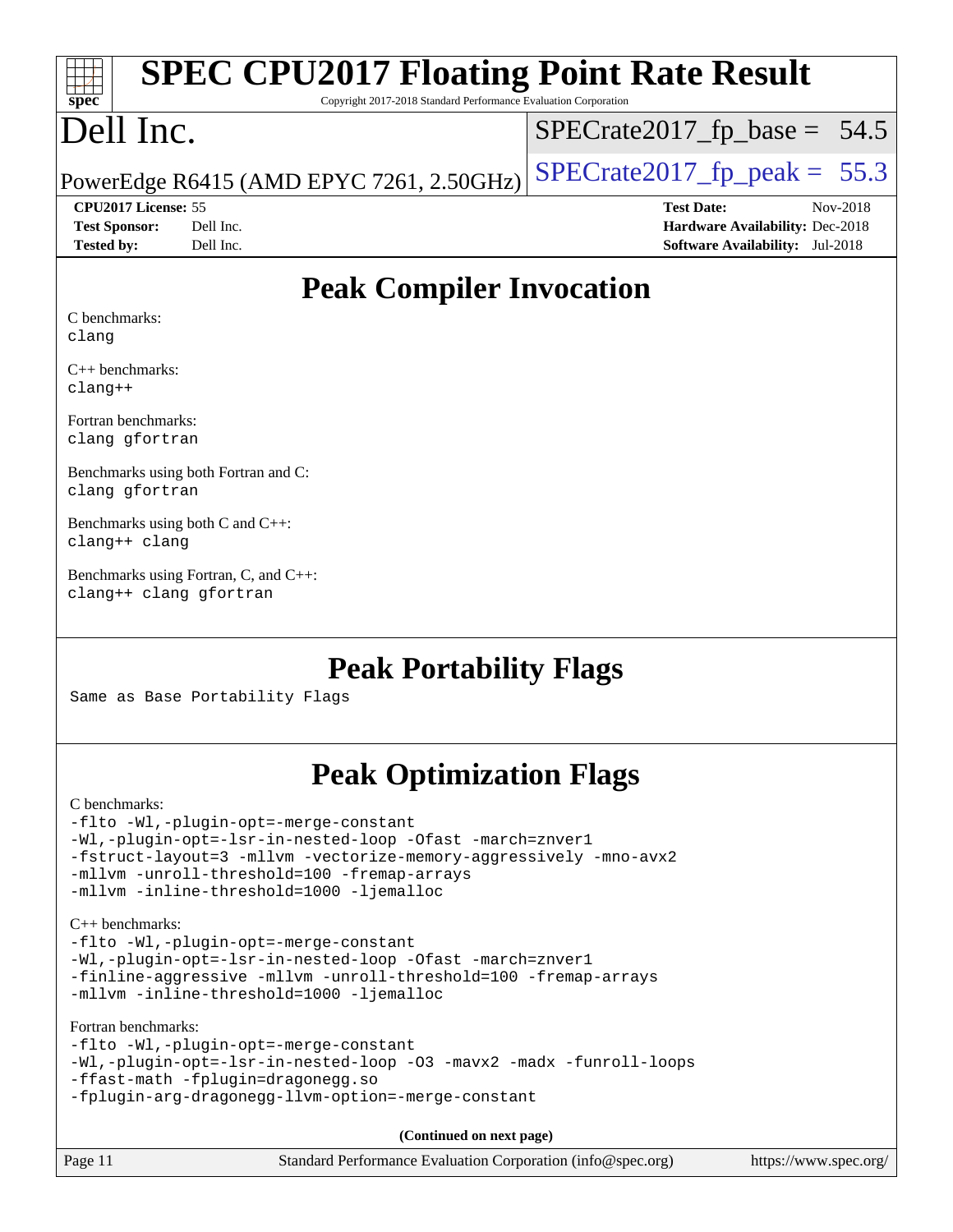### **[spec](http://www.spec.org/) [SPEC CPU2017 Floating Point Rate Result](http://www.spec.org/auto/cpu2017/Docs/result-fields.html#SPECCPU2017FloatingPointRateResult)** Copyright 2017-2018 Standard Performance Evaluation Corporation Dell Inc. PowerEdge R6415 (AMD EPYC 7261, 2.50GHz)  $\left|$  [SPECrate2017\\_fp\\_peak =](http://www.spec.org/auto/cpu2017/Docs/result-fields.html#SPECrate2017fppeak) 55.3  $SPECTate2017_fp\_base = 54.5$ **[CPU2017 License:](http://www.spec.org/auto/cpu2017/Docs/result-fields.html#CPU2017License)** 55 **[Test Date:](http://www.spec.org/auto/cpu2017/Docs/result-fields.html#TestDate)** Nov-2018 **[Test Sponsor:](http://www.spec.org/auto/cpu2017/Docs/result-fields.html#TestSponsor)** Dell Inc. **[Hardware Availability:](http://www.spec.org/auto/cpu2017/Docs/result-fields.html#HardwareAvailability)** Dec-2018 **[Tested by:](http://www.spec.org/auto/cpu2017/Docs/result-fields.html#Testedby)** Dell Inc. **[Software Availability:](http://www.spec.org/auto/cpu2017/Docs/result-fields.html#SoftwareAvailability)** Jul-2018 **[Peak Optimization Flags \(Continued\)](http://www.spec.org/auto/cpu2017/Docs/result-fields.html#PeakOptimizationFlags)** [Fortran benchmarks](http://www.spec.org/auto/cpu2017/Docs/result-fields.html#Fortranbenchmarks) (continued): [-fplugin-arg-dragonegg-llvm-option=-inline-threshold:1000](http://www.spec.org/cpu2017/results/res2018q4/cpu2017-20181126-09827.flags.html#user_FCpeak_inline-threshold_eec74946bf81becf626625ea3f1757217b7f1e09b0c056df6f4a6dc542562255a9e8a6d36c454b3b2ed3e147f40cf87a14a68e01ad47a8b90b49f15f387f919f) [-ljemalloc](http://www.spec.org/cpu2017/results/res2018q4/cpu2017-20181126-09827.flags.html#user_FCpeak_jemalloc-lib_d1249b907c500fa1c0672f44f562e3d0f79738ae9e3c4a9c376d49f265a04b9c99b167ecedbf6711b3085be911c67ff61f150a17b3472be731631ba4d0471706) [-lgfortran](http://www.spec.org/cpu2017/results/res2018q4/cpu2017-20181126-09827.flags.html#user_FCpeak_F-lgfortran) [-lamdlibm](http://www.spec.org/cpu2017/results/res2018q4/cpu2017-20181126-09827.flags.html#user_FCpeak_F-lamdlibm) [Benchmarks using both Fortran and C](http://www.spec.org/auto/cpu2017/Docs/result-fields.html#BenchmarksusingbothFortranandC): 521.wrf\_r: [-flto](http://www.spec.org/cpu2017/results/res2018q4/cpu2017-20181126-09827.flags.html#user_peakEXTRA_LDFLAGS521_wrf_r_lto) [-Wl,-plugin-opt=-merge-constant](http://www.spec.org/cpu2017/results/res2018q4/cpu2017-20181126-09827.flags.html#user_peakEXTRA_LDFLAGS521_wrf_r_F-merge-constant_1d79771b5442061d9c8e05556c6b0c655e6c9e66f8c6936b0129d434b6acd2b1cf1b7cd2540d1570ff636111b08a6bc36e2e61fc34531f8ef7c1a34c57be1dbb) [-Wl,-plugin-opt=-lsr-in-nested-loop](http://www.spec.org/cpu2017/results/res2018q4/cpu2017-20181126-09827.flags.html#user_peakEXTRA_LDFLAGS521_wrf_r_lsr-in-nested-loop_1cff93fd95162f5e77640b5271e8bed680fb62b4a8d96fb8ab217ff3244646f1fbb342e31af83c263403bbf5249c7dc7732d5c86c3eab4cc8d32dcb7a6f33ca0) [-O3](http://www.spec.org/cpu2017/results/res2018q4/cpu2017-20181126-09827.flags.html#user_peakCOPTIMIZEFOPTIMIZE521_wrf_r_F-O3) [-mavx](http://www.spec.org/cpu2017/results/res2018q4/cpu2017-20181126-09827.flags.html#user_peakCOPTIMIZEFOPTIMIZE521_wrf_r_F-mavx) [-ffast-math](http://www.spec.org/cpu2017/results/res2018q4/cpu2017-20181126-09827.flags.html#user_peakCOPTIMIZEFOPTIMIZE521_wrf_r_F-aocc-ffast-math_78dd175de6534c2005829757b9b0f2878e57b067cce6f7c443b2250ac68890960e2e1b320ca04b81ff7c62c6f87870ed05f06baf7875eea2990d38e3b73c71f1) [-funroll-loops](http://www.spec.org/cpu2017/results/res2018q4/cpu2017-20181126-09827.flags.html#user_peakFOPTIMIZE521_wrf_r_aocc-funroll-loops) [-fplugin=dragonegg.so](http://www.spec.org/cpu2017/results/res2018q4/cpu2017-20181126-09827.flags.html#user_peakEXTRA_FFLAGS521_wrf_r_F-fpluginDragonEgg) [-fplugin-arg-dragonegg-llvm-option=-merge-constant](http://www.spec.org/cpu2017/results/res2018q4/cpu2017-20181126-09827.flags.html#user_peakEXTRA_FFLAGS521_wrf_r_F-merge-constant_37fd66d07a4fbae8f1b816e843c3ed1ebaa48f794b65ea8be746a1880566a3d23eba4a3c37b5c024650311adcf9247c62af28144803b3729b14be14423fa5142) [-fplugin-arg-dragonegg-llvm-option=-inline-threshold:1000](http://www.spec.org/cpu2017/results/res2018q4/cpu2017-20181126-09827.flags.html#user_peakEXTRA_FFLAGS521_wrf_r_inline-threshold_eec74946bf81becf626625ea3f1757217b7f1e09b0c056df6f4a6dc542562255a9e8a6d36c454b3b2ed3e147f40cf87a14a68e01ad47a8b90b49f15f387f919f) [-ljemalloc](http://www.spec.org/cpu2017/results/res2018q4/cpu2017-20181126-09827.flags.html#user_peakEXTRA_LIBS521_wrf_r_jemalloc-lib_d1249b907c500fa1c0672f44f562e3d0f79738ae9e3c4a9c376d49f265a04b9c99b167ecedbf6711b3085be911c67ff61f150a17b3472be731631ba4d0471706) [-lgfortran](http://www.spec.org/cpu2017/results/res2018q4/cpu2017-20181126-09827.flags.html#user_peakEXTRA_FLIBS521_wrf_r_F-lgfortran) [-lamdlibm](http://www.spec.org/cpu2017/results/res2018q4/cpu2017-20181126-09827.flags.html#user_peakEXTRA_FLIBS521_wrf_r_F-lamdlibm) 527.cam4\_r: [-flto](http://www.spec.org/cpu2017/results/res2018q4/cpu2017-20181126-09827.flags.html#user_peakCOPTIMIZEEXTRA_LDFLAGS527_cam4_r_lto) [-Wl,-plugin-opt=-merge-constant](http://www.spec.org/cpu2017/results/res2018q4/cpu2017-20181126-09827.flags.html#user_peakEXTRA_LDFLAGS527_cam4_r_F-merge-constant_1d79771b5442061d9c8e05556c6b0c655e6c9e66f8c6936b0129d434b6acd2b1cf1b7cd2540d1570ff636111b08a6bc36e2e61fc34531f8ef7c1a34c57be1dbb) [-Wl,-plugin-opt=-lsr-in-nested-loop](http://www.spec.org/cpu2017/results/res2018q4/cpu2017-20181126-09827.flags.html#user_peakEXTRA_LDFLAGS527_cam4_r_lsr-in-nested-loop_1cff93fd95162f5e77640b5271e8bed680fb62b4a8d96fb8ab217ff3244646f1fbb342e31af83c263403bbf5249c7dc7732d5c86c3eab4cc8d32dcb7a6f33ca0) [-Ofast](http://www.spec.org/cpu2017/results/res2018q4/cpu2017-20181126-09827.flags.html#user_peakCOPTIMIZE527_cam4_r_F-aocc-Ofast) [-march=znver1](http://www.spec.org/cpu2017/results/res2018q4/cpu2017-20181126-09827.flags.html#user_peakCOPTIMIZE527_cam4_r_F-march) [-fstruct-layout=3](http://www.spec.org/cpu2017/results/res2018q4/cpu2017-20181126-09827.flags.html#user_peakCOPTIMIZE527_cam4_r_F-fstruct-layout) [-mllvm -vectorize-memory-aggressively](http://www.spec.org/cpu2017/results/res2018q4/cpu2017-20181126-09827.flags.html#user_peakCOPTIMIZE527_cam4_r_vectorize-memory-aggressively_24b72a4417f50ade9e698c5b3bed87ab456cc6fc8ec6439480cb84f36ad6a3975af6e87206dea402e3871a1464ff3d60bc798e0250f330177ba629a260df1857) [-mno-avx2](http://www.spec.org/cpu2017/results/res2018q4/cpu2017-20181126-09827.flags.html#user_peakCOPTIMIZE527_cam4_r_F-mno-avx2) [-mllvm -unroll-threshold=100](http://www.spec.org/cpu2017/results/res2018q4/cpu2017-20181126-09827.flags.html#user_peakCOPTIMIZE527_cam4_r_F-unroll-threshold_2755d0c78138845d361fa1543e3a063fffa198df9b3edf0cfb856bbc88a81e1769b12ac7a550c5d35197be55360db1a3f95a8d1304df999456cabf5120c45168) [-fremap-arrays](http://www.spec.org/cpu2017/results/res2018q4/cpu2017-20181126-09827.flags.html#user_peakCOPTIMIZE527_cam4_r_F-fremap-arrays) [-mllvm -inline-threshold=1000](http://www.spec.org/cpu2017/results/res2018q4/cpu2017-20181126-09827.flags.html#user_peakCOPTIMIZE527_cam4_r_inline-threshold_b7832241b0a6397e4ecdbaf0eb7defdc10f885c2a282fa3240fdc99844d543fda39cf8a4a9dccf68cf19b5438ac3b455264f478df15da0f4988afa40d8243bab) [-O3](http://www.spec.org/cpu2017/results/res2018q4/cpu2017-20181126-09827.flags.html#user_peakFOPTIMIZE527_cam4_r_F-O3) [-mavx2](http://www.spec.org/cpu2017/results/res2018q4/cpu2017-20181126-09827.flags.html#user_peakFOPTIMIZE527_cam4_r_F-mavx2) [-madx](http://www.spec.org/cpu2017/results/res2018q4/cpu2017-20181126-09827.flags.html#user_peakFOPTIMIZE527_cam4_r_F-madx) [-funroll-loops](http://www.spec.org/cpu2017/results/res2018q4/cpu2017-20181126-09827.flags.html#user_peakFOPTIMIZE527_cam4_r_aocc-funroll-loops) [-ffast-math](http://www.spec.org/cpu2017/results/res2018q4/cpu2017-20181126-09827.flags.html#user_peakFOPTIMIZE527_cam4_r_F-aocc-ffast-math_78dd175de6534c2005829757b9b0f2878e57b067cce6f7c443b2250ac68890960e2e1b320ca04b81ff7c62c6f87870ed05f06baf7875eea2990d38e3b73c71f1) [-fplugin=dragonegg.so](http://www.spec.org/cpu2017/results/res2018q4/cpu2017-20181126-09827.flags.html#user_peakEXTRA_FFLAGS527_cam4_r_F-fpluginDragonEgg) [-fplugin-arg-dragonegg-llvm-option=-merge-constant](http://www.spec.org/cpu2017/results/res2018q4/cpu2017-20181126-09827.flags.html#user_peakEXTRA_FFLAGS527_cam4_r_F-merge-constant_37fd66d07a4fbae8f1b816e843c3ed1ebaa48f794b65ea8be746a1880566a3d23eba4a3c37b5c024650311adcf9247c62af28144803b3729b14be14423fa5142) [-fplugin-arg-dragonegg-llvm-option=-inline-threshold:1000](http://www.spec.org/cpu2017/results/res2018q4/cpu2017-20181126-09827.flags.html#user_peakEXTRA_FFLAGS527_cam4_r_inline-threshold_eec74946bf81becf626625ea3f1757217b7f1e09b0c056df6f4a6dc542562255a9e8a6d36c454b3b2ed3e147f40cf87a14a68e01ad47a8b90b49f15f387f919f) [-ljemalloc](http://www.spec.org/cpu2017/results/res2018q4/cpu2017-20181126-09827.flags.html#user_peakEXTRA_LIBS527_cam4_r_jemalloc-lib_d1249b907c500fa1c0672f44f562e3d0f79738ae9e3c4a9c376d49f265a04b9c99b167ecedbf6711b3085be911c67ff61f150a17b3472be731631ba4d0471706) [-lgfortran](http://www.spec.org/cpu2017/results/res2018q4/cpu2017-20181126-09827.flags.html#user_peakEXTRA_FLIBS527_cam4_r_F-lgfortran) [-lamdlibm](http://www.spec.org/cpu2017/results/res2018q4/cpu2017-20181126-09827.flags.html#user_peakEXTRA_FLIBS527_cam4_r_F-lamdlibm) [Benchmarks using both C and C++](http://www.spec.org/auto/cpu2017/Docs/result-fields.html#BenchmarksusingbothCandCXX):

[-flto](http://www.spec.org/cpu2017/results/res2018q4/cpu2017-20181126-09827.flags.html#user_CC_CXXpeak_lto) [-Wl,-plugin-opt=-merge-constant](http://www.spec.org/cpu2017/results/res2018q4/cpu2017-20181126-09827.flags.html#user_CC_CXXpeak_F-merge-constant_1d79771b5442061d9c8e05556c6b0c655e6c9e66f8c6936b0129d434b6acd2b1cf1b7cd2540d1570ff636111b08a6bc36e2e61fc34531f8ef7c1a34c57be1dbb) [-Wl,-plugin-opt=-lsr-in-nested-loop](http://www.spec.org/cpu2017/results/res2018q4/cpu2017-20181126-09827.flags.html#user_CC_CXXpeak_lsr-in-nested-loop_1cff93fd95162f5e77640b5271e8bed680fb62b4a8d96fb8ab217ff3244646f1fbb342e31af83c263403bbf5249c7dc7732d5c86c3eab4cc8d32dcb7a6f33ca0) [-Ofast](http://www.spec.org/cpu2017/results/res2018q4/cpu2017-20181126-09827.flags.html#user_CC_CXXpeak_F-aocc-Ofast) [-march=znver1](http://www.spec.org/cpu2017/results/res2018q4/cpu2017-20181126-09827.flags.html#user_CC_CXXpeak_F-march) [-fstruct-layout=3](http://www.spec.org/cpu2017/results/res2018q4/cpu2017-20181126-09827.flags.html#user_CC_CXXpeak_F-fstruct-layout) [-mllvm -vectorize-memory-aggressively](http://www.spec.org/cpu2017/results/res2018q4/cpu2017-20181126-09827.flags.html#user_CC_CXXpeak_vectorize-memory-aggressively_24b72a4417f50ade9e698c5b3bed87ab456cc6fc8ec6439480cb84f36ad6a3975af6e87206dea402e3871a1464ff3d60bc798e0250f330177ba629a260df1857) [-mno-avx2](http://www.spec.org/cpu2017/results/res2018q4/cpu2017-20181126-09827.flags.html#user_CC_CXXpeak_F-mno-avx2) [-mllvm -unroll-threshold=100](http://www.spec.org/cpu2017/results/res2018q4/cpu2017-20181126-09827.flags.html#user_CC_CXXpeak_F-unroll-threshold_2755d0c78138845d361fa1543e3a063fffa198df9b3edf0cfb856bbc88a81e1769b12ac7a550c5d35197be55360db1a3f95a8d1304df999456cabf5120c45168) [-fremap-arrays](http://www.spec.org/cpu2017/results/res2018q4/cpu2017-20181126-09827.flags.html#user_CC_CXXpeak_F-fremap-arrays) [-mllvm -inline-threshold=1000](http://www.spec.org/cpu2017/results/res2018q4/cpu2017-20181126-09827.flags.html#user_CC_CXXpeak_inline-threshold_b7832241b0a6397e4ecdbaf0eb7defdc10f885c2a282fa3240fdc99844d543fda39cf8a4a9dccf68cf19b5438ac3b455264f478df15da0f4988afa40d8243bab) [-finline-aggressive](http://www.spec.org/cpu2017/results/res2018q4/cpu2017-20181126-09827.flags.html#user_CC_CXXpeak_F-finline-aggressive) [-ljemalloc](http://www.spec.org/cpu2017/results/res2018q4/cpu2017-20181126-09827.flags.html#user_CC_CXXpeak_jemalloc-lib_d1249b907c500fa1c0672f44f562e3d0f79738ae9e3c4a9c376d49f265a04b9c99b167ecedbf6711b3085be911c67ff61f150a17b3472be731631ba4d0471706)

[Benchmarks using Fortran, C, and C++:](http://www.spec.org/auto/cpu2017/Docs/result-fields.html#BenchmarksusingFortranCandCXX)

[-flto](http://www.spec.org/cpu2017/results/res2018q4/cpu2017-20181126-09827.flags.html#user_CC_CXX_FCpeak_lto) [-Wl,-plugin-opt=-merge-constant](http://www.spec.org/cpu2017/results/res2018q4/cpu2017-20181126-09827.flags.html#user_CC_CXX_FCpeak_F-merge-constant_1d79771b5442061d9c8e05556c6b0c655e6c9e66f8c6936b0129d434b6acd2b1cf1b7cd2540d1570ff636111b08a6bc36e2e61fc34531f8ef7c1a34c57be1dbb) [-Wl,-plugin-opt=-lsr-in-nested-loop](http://www.spec.org/cpu2017/results/res2018q4/cpu2017-20181126-09827.flags.html#user_CC_CXX_FCpeak_lsr-in-nested-loop_1cff93fd95162f5e77640b5271e8bed680fb62b4a8d96fb8ab217ff3244646f1fbb342e31af83c263403bbf5249c7dc7732d5c86c3eab4cc8d32dcb7a6f33ca0) [-Ofast](http://www.spec.org/cpu2017/results/res2018q4/cpu2017-20181126-09827.flags.html#user_CC_CXX_FCpeak_F-aocc-Ofast) [-march=znver1](http://www.spec.org/cpu2017/results/res2018q4/cpu2017-20181126-09827.flags.html#user_CC_CXX_FCpeak_F-march) [-fstruct-layout=3](http://www.spec.org/cpu2017/results/res2018q4/cpu2017-20181126-09827.flags.html#user_CC_CXX_FCpeak_F-fstruct-layout) [-mllvm -vectorize-memory-aggressively](http://www.spec.org/cpu2017/results/res2018q4/cpu2017-20181126-09827.flags.html#user_CC_CXX_FCpeak_vectorize-memory-aggressively_24b72a4417f50ade9e698c5b3bed87ab456cc6fc8ec6439480cb84f36ad6a3975af6e87206dea402e3871a1464ff3d60bc798e0250f330177ba629a260df1857) [-mno-avx2](http://www.spec.org/cpu2017/results/res2018q4/cpu2017-20181126-09827.flags.html#user_CC_CXX_FCpeak_F-mno-avx2) [-mllvm -unroll-threshold=100](http://www.spec.org/cpu2017/results/res2018q4/cpu2017-20181126-09827.flags.html#user_CC_CXX_FCpeak_F-unroll-threshold_2755d0c78138845d361fa1543e3a063fffa198df9b3edf0cfb856bbc88a81e1769b12ac7a550c5d35197be55360db1a3f95a8d1304df999456cabf5120c45168) [-fremap-arrays](http://www.spec.org/cpu2017/results/res2018q4/cpu2017-20181126-09827.flags.html#user_CC_CXX_FCpeak_F-fremap-arrays) [-mllvm -inline-threshold=1000](http://www.spec.org/cpu2017/results/res2018q4/cpu2017-20181126-09827.flags.html#user_CC_CXX_FCpeak_inline-threshold_b7832241b0a6397e4ecdbaf0eb7defdc10f885c2a282fa3240fdc99844d543fda39cf8a4a9dccf68cf19b5438ac3b455264f478df15da0f4988afa40d8243bab) [-finline-aggressive](http://www.spec.org/cpu2017/results/res2018q4/cpu2017-20181126-09827.flags.html#user_CC_CXX_FCpeak_F-finline-aggressive) [-O3](http://www.spec.org/cpu2017/results/res2018q4/cpu2017-20181126-09827.flags.html#user_CC_CXX_FCpeak_F-O3) [-mavx2](http://www.spec.org/cpu2017/results/res2018q4/cpu2017-20181126-09827.flags.html#user_CC_CXX_FCpeak_F-mavx2) [-madx](http://www.spec.org/cpu2017/results/res2018q4/cpu2017-20181126-09827.flags.html#user_CC_CXX_FCpeak_F-madx) [-funroll-loops](http://www.spec.org/cpu2017/results/res2018q4/cpu2017-20181126-09827.flags.html#user_CC_CXX_FCpeak_aocc-funroll-loops) [-ffast-math](http://www.spec.org/cpu2017/results/res2018q4/cpu2017-20181126-09827.flags.html#user_CC_CXX_FCpeak_F-aocc-ffast-math_78dd175de6534c2005829757b9b0f2878e57b067cce6f7c443b2250ac68890960e2e1b320ca04b81ff7c62c6f87870ed05f06baf7875eea2990d38e3b73c71f1) [-fplugin=dragonegg.so](http://www.spec.org/cpu2017/results/res2018q4/cpu2017-20181126-09827.flags.html#user_CC_CXX_FCpeak_F-fpluginDragonEgg) [-fplugin-arg-dragonegg-llvm-option=-merge-constant](http://www.spec.org/cpu2017/results/res2018q4/cpu2017-20181126-09827.flags.html#user_CC_CXX_FCpeak_F-merge-constant_37fd66d07a4fbae8f1b816e843c3ed1ebaa48f794b65ea8be746a1880566a3d23eba4a3c37b5c024650311adcf9247c62af28144803b3729b14be14423fa5142) [-fplugin-arg-dragonegg-llvm-option=-inline-threshold:1000](http://www.spec.org/cpu2017/results/res2018q4/cpu2017-20181126-09827.flags.html#user_CC_CXX_FCpeak_inline-threshold_eec74946bf81becf626625ea3f1757217b7f1e09b0c056df6f4a6dc542562255a9e8a6d36c454b3b2ed3e147f40cf87a14a68e01ad47a8b90b49f15f387f919f) [-ljemalloc](http://www.spec.org/cpu2017/results/res2018q4/cpu2017-20181126-09827.flags.html#user_CC_CXX_FCpeak_jemalloc-lib_d1249b907c500fa1c0672f44f562e3d0f79738ae9e3c4a9c376d49f265a04b9c99b167ecedbf6711b3085be911c67ff61f150a17b3472be731631ba4d0471706)

The flags files that were used to format this result can be browsed at <http://www.spec.org/cpu2017/flags/aocc100-flags-revC-I.2018-11-13.html> <http://www.spec.org/cpu2017/flags/gcc.2018-02-16.html>